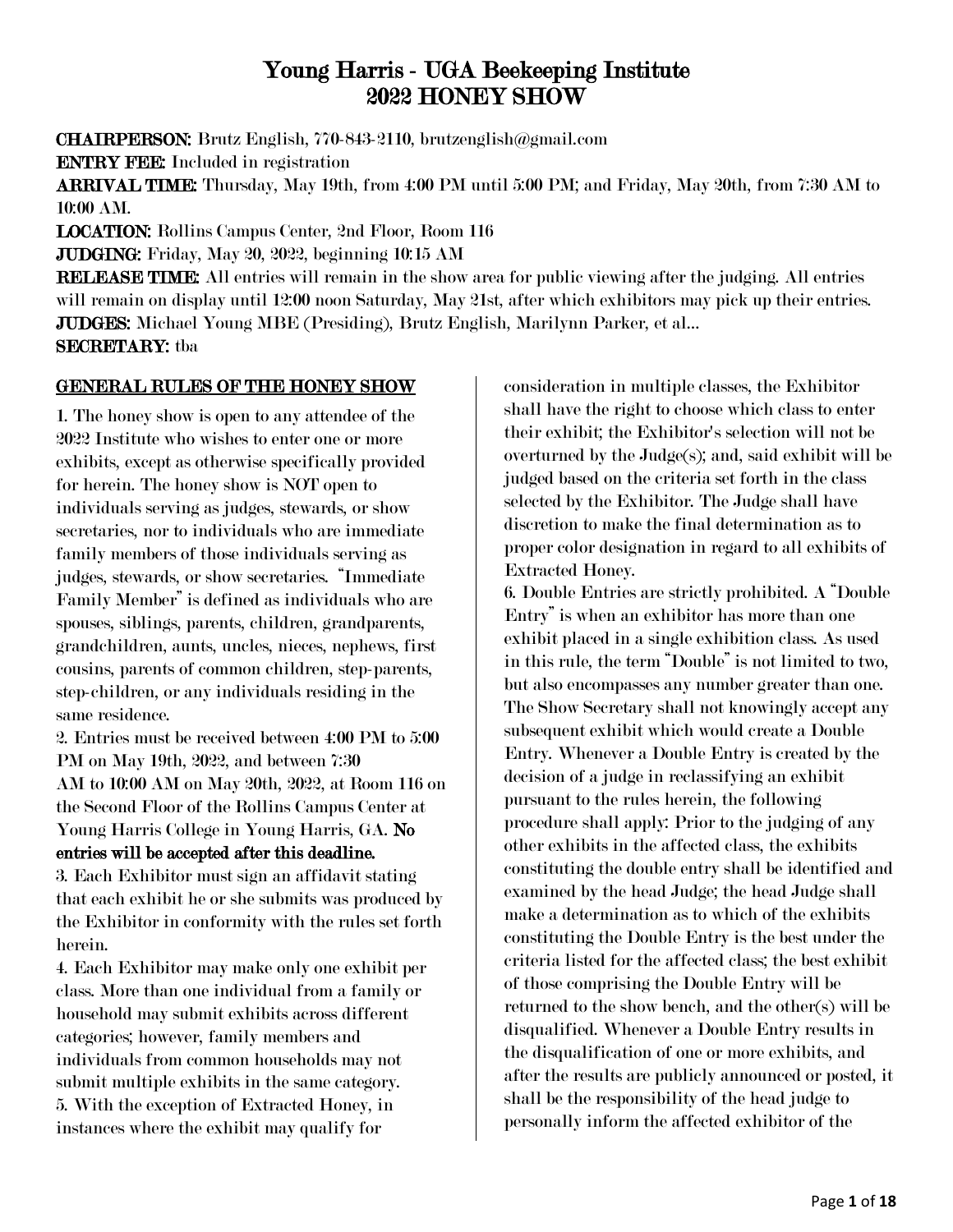determination of the Double Entry and subsequent disqualification of the exhibit(s).

7. Unless specifically otherwise provided for under an individual category's rules, ALL honey, beeswax, propolis, pollen, or royal jelly exhibited, or made part of any exhibit, must be produced by the exhibitor from honeybees owned and kept by the Exhibitor. Any exhibit previously submitted for consideration in any prior YHBI honey show, with the exception of mead, is not eligible for this competition.

8. All beeswax items, unless otherwise specifically allowed herein, must be prepared from pure, unadulterated beeswax, free from any additives or enhancements. The use of synthetic, artificial, or adulterated beeswax or drawn honeycomb is strictly prohibited. Exhibits found to be containing any of the above will be disqualified.

9. In regard to the requirement of uniformity, items within or comprising any single exhibit should be alike and matching in every way: jars, containers, closures, contents, composition, orientation, placement, presentation, etc., should be identical across all individual items comprising any single exhibit.

10. Once exhibits have been accepted into the competition by the Show Secretary, they may not be altered in any way.

11. After submitting entries to the Show Secretary, exhibitors may not enter the area where the exhibits have been placed. The Secretary, Stewards or Judges are the only persons who may enter the honey judging area.

12. Judges will enter the honey show area after the close of exhibitor acceptance. This is to ensure as close to a blind judging as possible.

13. Copyright of any submitted recipe, artwork, literary work, or other media remains with the exhibitor, but the YHBI has the unrestricted right to publish images of submitted recipes, artwork, literary work, or other media in its newsletter, on its website, and via it's social media outlets, plus unrestricted rights to use the same in any related material for PR purposes.

14. All exhibits submitted in classes containing the designation "Extracted Honey" are to be presented in one-pound, glass (no plastic), "Queen-line" or

"Classic" style jars; any exhibits submitted in any other style of jar or container will be disqualified. 15. Allowances will be made for minor damage to cappings in entries in the comb honey categories, where such minor damage is clearly the result of previous judging in another show.

16. For all mead, beer, and other honey beverage categories, any Exhibitor may, at their discretion, submit a second bottle for chilled tasting. If the Exhibitor chooses to submit a second bottle for chilled tasting, the Exhibitor must submit two identical specimens, both suitable for judging. After the exhibit is submitted, the show secretary will randomly select one of two bottles to be placed in a cooler or refrigerated container. The show secretary will place the other bottle on the judge's bench. Both bottles submitted will be evaluated for the same criteria as a single bottle exhibit.

17. For all exhibits which require, or give the Exhibitor the option of using, any display case, dish, base, frame, stand, or any other exhibition aide, the same should be presented in the same clean, neat, and uniform manner so as to compliment and add merit to the accompanying exhibit.

18. Exhibits must be unmarked or identifiable in anyway, except as provided herein.

19. The Show Secretary will provide each exhibitor identifying labels to be affixed to each exhibit as provided in the rules for each exhibition class. The Exhibitor shall be responsible for placing the ID labels on each exhibit as directed for each exhibition class, unless otherwise specified herein. 20. Each Exhibitor must affirm the inclusion of any image, likeness, or work of any individual other than the Exhibitor, portrayed in or made part of any exhibit, was done so with the prior, informed consent of said individual, and that each exhibit is submitted with the full consent of all parties. 21. Exhibits and other items not retrieved by the deadline posted for pick-up, shall be deemed abandoned, and shall be donated to the Honey Show Committee for future use or disposal. The sponsoring organization, nor the Honey Show Committee, is not responsible for any items left after the pick-up deadline.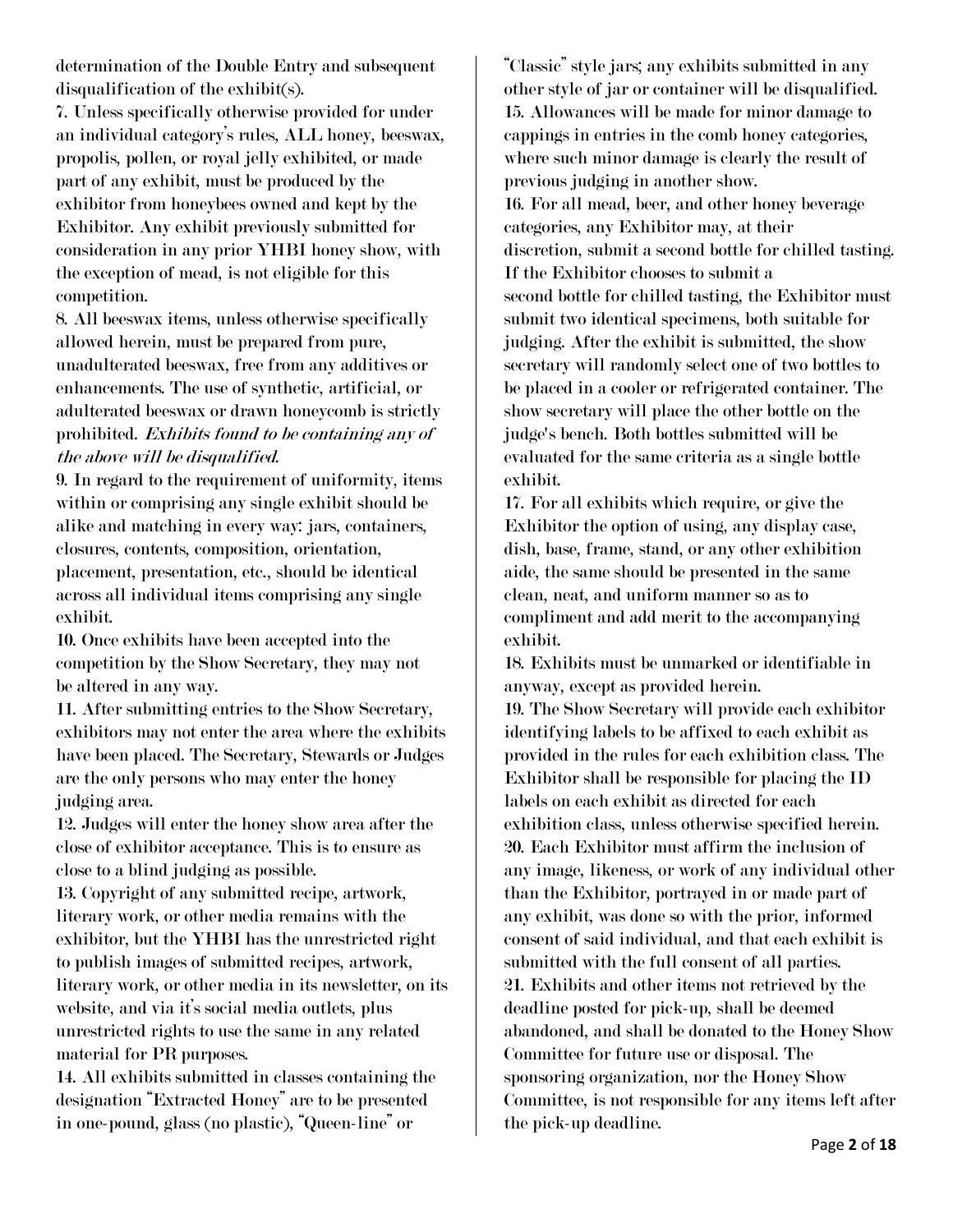# Prizes and Awards

It is the intention that ribbons will be given in all classes even if there is only one entry in the class. However, in order to receive an award that entry must be worthy of placement. Entry into a class does not guarantee an award. The decisions of the judges are final. Exhibitors found willfully cheating, or purposefully altering or disfiguring an entry for the purpose of influencing the validity of judging will be disqualified from the contest, as well as from any future honey shows sponsored by the Institute for a period of not less than three (3) years.

# Ribbons, Prize Cards & Sweepstakes:

Ribbons will be awarded to Best in Show winner, the Sweepstakes winner, and to First, Second, and Third place winners in each class. \*In the Black Jar class, only a First Place prize will be awarded.

Prize cards with point values for participants in the Welsh Honey Judging Program will be awarded to the Best in Show winner and all First through Sixth place winners in all classes as follows: Best in Show = 6 points; First Place = 6 points; Second Place = 5 points; Third Place = 4 points; Very Highly Commendable= 3 points; Highly Commendable = 2 points; and Commendable = 1 point.

The points awarded via these prize cards will be used to calculate the winner in the Sweepstakes award as provided herein. The Sweepstakes prize will be awarded to the exhibitor who earns the highest number of prize points across all categories.

# Cash Prizes will be awarded as follows:

- Best in Show - \$500

- Sweepstakes - \$500

# Appeals

After the announcement of awards, any exhibitor may meet with the class judge to discuss their entry and ask questions. The show room will be open to exhibitors for a reasonable interval (typically 10-20 minutes) prior to opening to the public to allow for any appeals. An Exhibitor may appeal the Bench Judge's ruling concerning their own exhibit in instances where the Exhibitor believes the Bench Judge misinterpreted or misapplied a rule in regard to the judging of their exhibit. The Exhibitor must first present their protest to the Bench Judge who judged their exhibit, and calmly and clearly state the basis for their protest. The Bench Judge should hear the Exhibitor out, and then typically should explain to the Exhibitor the basis for their initial decision and discuss the Exhibitor's concerns with them. The Bench Judge, together with the Exhibitor, will then bring the protest to the Presiding Judge. After hearing both sides and examining the rules and the exhibit at issue, if the Bench Judge concedes an error, or if the Presiding Judge decides in favor of the Exhibitor, the Presiding judge may amend the decision, award(s), and/or official record in such a manner as to effect the most just result available. If, after hearing both sides and examining the rules and the exhibit at issue, the Presiding Judge decides the Bench Judge's original decision was correct, the Presiding Judge may uphold the Bench Judge's original decision. The decision of the Presiding Judge is final.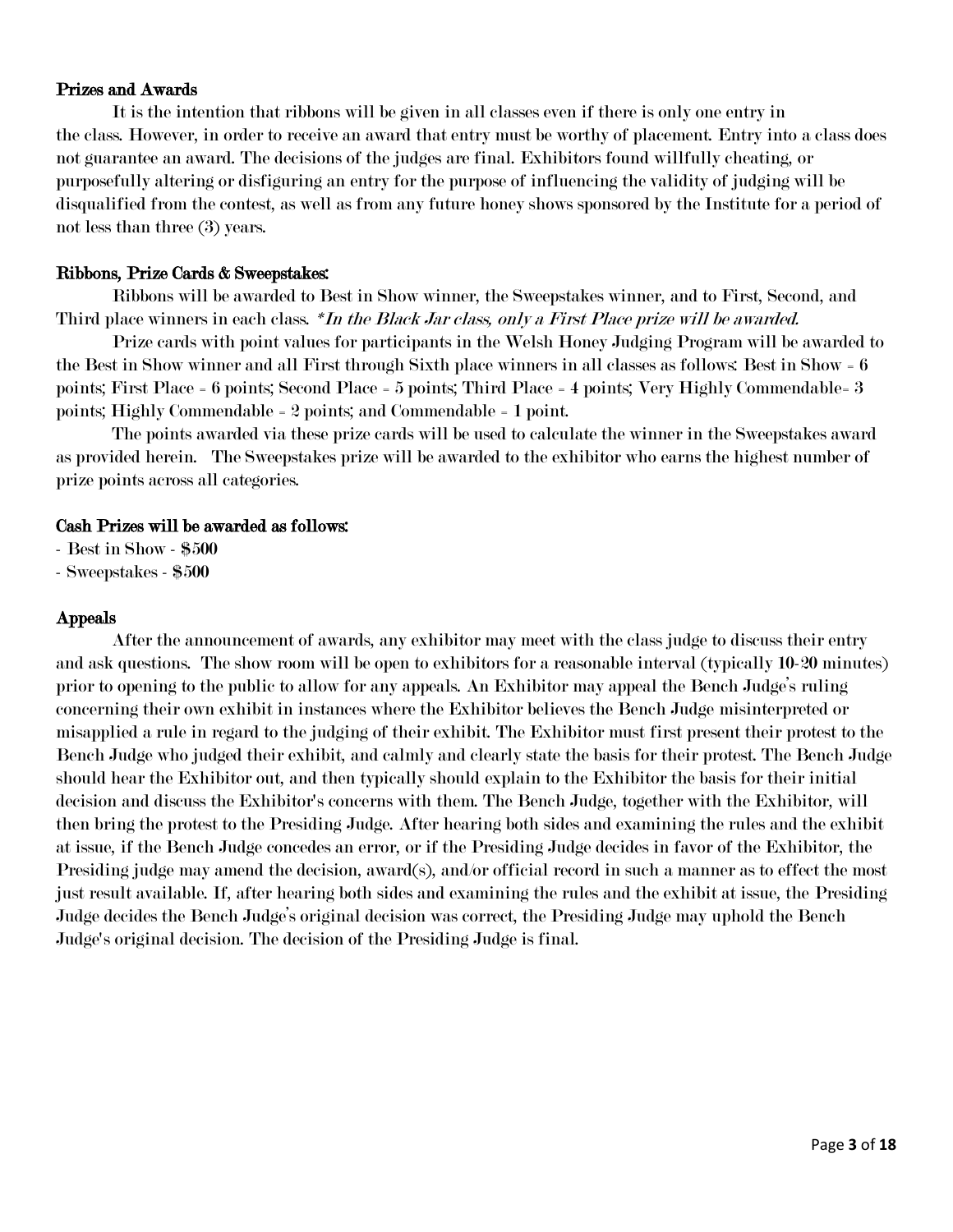# THE FOLLOWING CATEGORIES WILL BE ACCEPTED AND JUDGED AT THE HONEY SHOW:

# EXTRACTED HONEY

H1a: Light H1b: Amber H1c: Dark H2: Novice Honey H3: Varietal Honey H4: Infused Honey H5a: Creamed Honey H5b: Creamed Honey (flavored) H6: Chunk Comb Honey H7: Cut Comb Honey H8: Section Comb Honey H9: Full Frame Comb Honey H10: Top Bar Frame Comb Honey H11: Black Jar

# BEESWAX

W1a: Beeswax Block (standard) W1b: Beeswax Block (large) W2: Beeswax Bars W3: Beeswax Ingots W4: Beeswax Figurines W5: Beeswax Candles (Dipped Tapers) W6: Beeswax Candles (Molded Tapers) W7: Beeswax Candles (Molded Ornamental) W8: Beeswax Candles (Floating) W9: Beeswax Candles (Rolled) W10: Beeswax Sculpture or Carving W11: Beeswax Flowers

# ARTS & CRAFTS RELATED TO BEEKEEPING

A1: Artwork Related to Beekeeping A2: Crafts Related to Beekeeping A3: Needlecraft Related to Beekeeping A4: Notions, Potions, and Lotions A5a: Photographs (open) A5b: Photographs (essay) A5c: Photographs (selected topic) A6: Poetry Related to Beekeeping A7: Electronic Media Related to Beekeeping A8: Floral Display Related to Beekeeping A9: Decorative Display Related to Beekeeping A10: Beekeeping Gadgets A11: Honey Jar Label A12: Beekeeping Antiquities

# BEVERAGES MADE WITH HONEY

B1a: Meads (sweet) B1b: Meads (dry) B1c: Meads (varietal) B2: Beers & Ales made w/honey B3: Beverages made w/honey

# FOOD ITEMS MADE WITH HONEY

F1: Honey Cake (traditional recipe) F2: Honey Cake (open recipe) F3: Honey Breads F4: Honey Confections F5: Honey Condiments

# RULES FOR INDIVIDUAL CLASSES:

# EXTRACTED & COMB HONEY

# H1: Extracted Honey

Extracted honey is judged in three subclasses: (a) light, (b) medium or amber, and (c) dark. Exhibitors may submit one exhibit in each of these three subclasses. One exhibit of extracted honey is defined as three (3) identical one-pound jars, as specified in rule #14 under the General Rules of the Honey Show. Closures may be of metal or plastic. Tamper-proof seals are strictly prohibited; any exhibits submitted with any tamper-proof seal(s) will be disqualified. Judges evaluate entries on the following: confirmation with the criteria set forth herein; cleanliness of the jar and lid; correct fill level; uniformity of the jars that comprise the exhibit;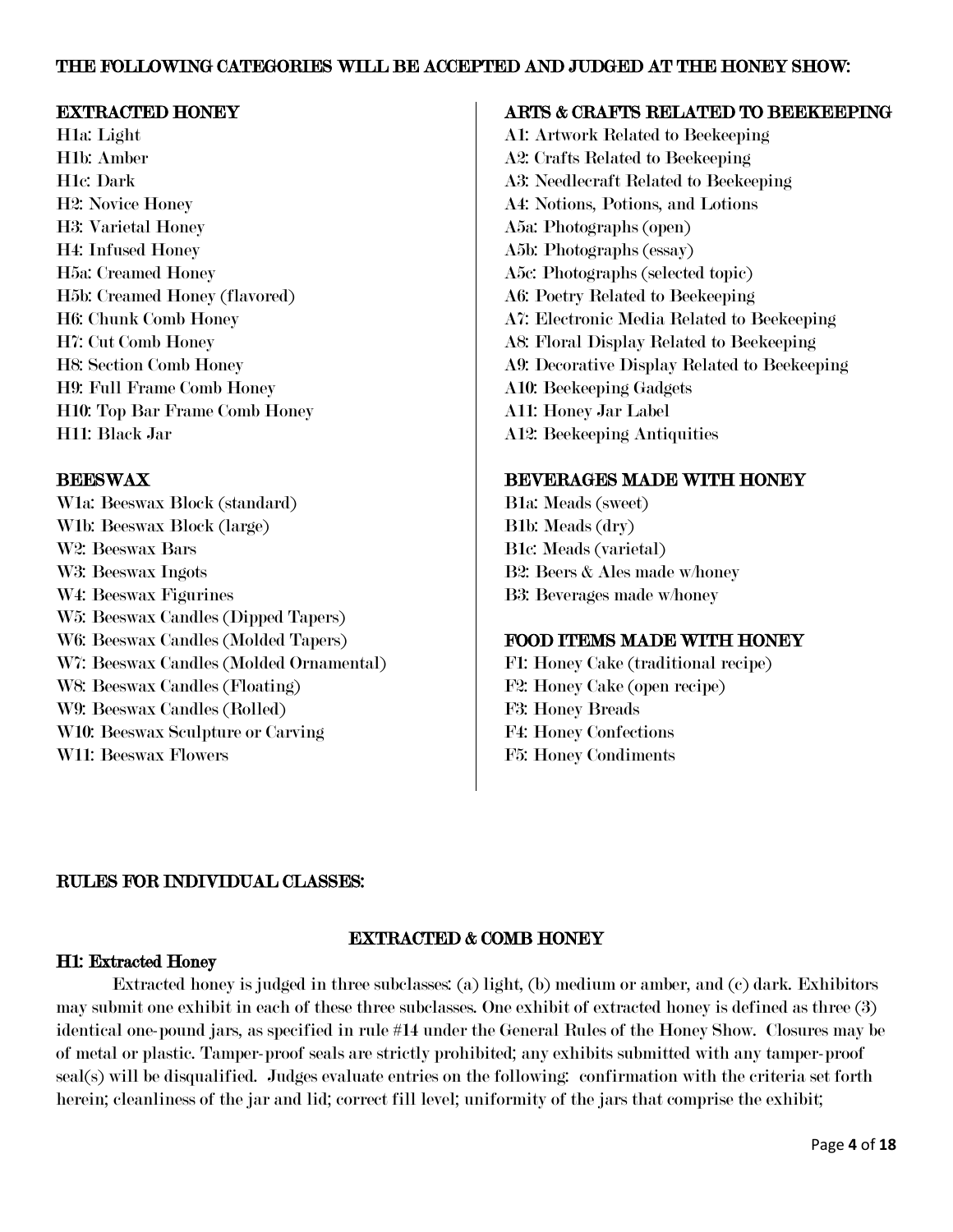cleanliness and clarity of the honey; moisture content (only if needed); and aroma and flavor (for off aromas or flavors). \*See Appendix hereafter for notes on correct jars and fill level.

The Exhibitor shall place one ID label, as provided by the honey show Secretary, on each of the jars comprising the exhibit. The labels should be affixed at the front, bottom, center of each jar, approximately ½ inch from the bottom of the jar.

#### H2: Novice Extracted Honey

This class is open only to exhibitors who have never won a first prize in any extracted honey category at any prior honey show. An exhibit consists of one (1) one-pound jar of extracted honey, as specified in rule #14 under the General Rules of the Honey Show. Except for the number of jars which comprise an entry, the judging criteria is the same as that for Extracted Honey.

The Exhibitor shall place one ID label, as provided by the honey show Secretary, on the exhibit. The label should be affixed at the front, bottom, center of the jar, approximately ½ inch from the bottom of the jar.

### H3: Varietal Extracted Honey

An exhibit consists of three (3) identical one-pound jars of extracted, varietal honey, as specified in rule #14 under the General Rules of the Honey Show. Except as provided herein, judging criteria is the same as that for Extracted Honey. Only floral varieties native to, or commonly found within, the State of Georgia are eligible for consideration. Entries will be evaluated on the strength of characteristic(s), including aroma, flavor, and color profile(s) typically associated with the given variety of honey. For example, is a given exhibit of "tupelo" honey strongly representative of what pure tupelo honey should taste like, or are there indications of the presence of other floral sources in the exhibit as well? Preference is given to the best representative of each respective varietal. Judges evaluate entries on the following: confirmation with the criteria set forth herein; cleanliness of the jar and lid; correct fill level; uniformity of the jars that comprise the exhibit; cleanliness and clarity of the honey; moisture content (only if needed); and aroma and flavor (for off aromas or flavors). \*A white index card with a description of the variety, or predominant floral source, of the honey must accompany each exhibit.

The Exhibitor shall place one ID label, as provided by the honey show Secretary, on each of the jars comprising the exhibit. The labels should be affixed at the front, bottom, center of each jar, approximately ½ inch from the bottom of the jar. An ID label should also be affixed to the front, bottom, right-hand corner of the white card accompanying the exhibit.

#### H4: Infused Extracted Honey

An exhibit consists of three (3) identical one-pound jars, as specified in rule #14 under the General Rules of the Honey Show, of extracted honey which has been infused with one or more added flavors and/or aromas. The judging criteria for this class is the same as that for H1 (Extracted Honey), with the exception that the use of infusing agents is permitted. It is permissible to leave the infusing agent(s) in the extracted honey. Judges evaluate entries on the following: confirmation with the criteria set forth herein; cleanliness of the jar and lid; correct fill level; cleanliness and clarity of the honey; moisture content (only if needed); aroma; flavor; potency; balance; and finish. \*A white index card with a description of the flavoring(s) added to the honey must accompany each exhibit. \*See Appendix hereafter for notes on correct jars and fill level.

The Exhibitor shall place one ID label, as provided by the honey show Secretary, on the exhibit. The label should be affixed at the front, bottom, center of the jar, approximately ½ inch from the bottom of the jar. An ID label should also be affixed to the white card accompanying the exhibit.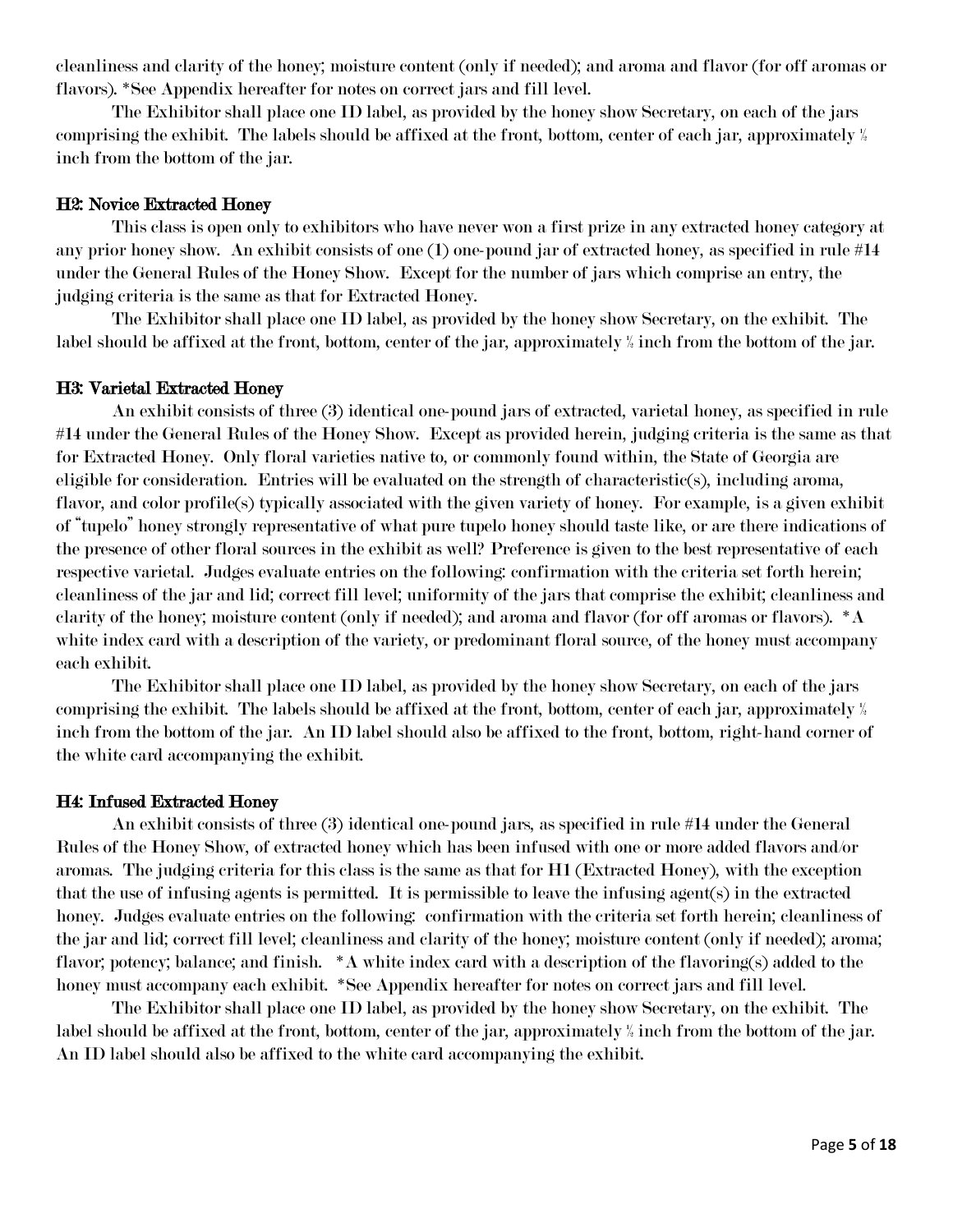### H5: Creamed Honey

Creamed Honey is judged in two subclasses: (a) natural, and (b) flavored. Exhibitors may submit one exhibit in each of these two classes. An entry of creamed honey is three (3) identical wide-mouth jars, no less than eight ounces (8oz.), nor more than sixteen ounces (16oz.) in net weight. Creamed honey must be displayed in identical, clear, straight-sided, glass jars with one-piece lids. Judges evaluate entries on the following: confirmation with the criteria set forth herein; cleanliness of the jar and lid; correct fill level; uniformity of the jars that comprise the exhibit; cleanliness and clarity of the honey; moisture content (only if needed); and aroma and flavor (for off aromas or flavors); fineness of crystals; uniformity and firmness of product; cleanliness and freedom from foam or from added flavors, striation or colors.

The judging criteria for H5b is the same as that for H5a, with the exception that the use of flavoring agents is permitted. \*For flavored creamed honey, a white index card with a description of the flavoring(s) and ingredients added to the honey must accompany each exhibit.

The Exhibitor shall place one ID label, as provided by the honey show Secretary, on each of the jars comprising the exhibit. The labels should be affixed at the front, bottom, center of each jar, approximately ½ inch from the bottom of the jar.

# H6: Chunk Comb Honey

One entry of chunk honey is three (3) identical one-pound jars. Chunk honey must be displayed in straight sided, uncolored, glass, wide mouth, jars. The glass should not be embossed. Such jars are available from many commercial beekeeping suppliers. Only one chunk of comb should be in each jar for competition. The chunk of comb must be in one piece, of uniform thickness, and with a straight mid rib. Virgin comb with this year's wax is preferred. All foundation should be unwired, thin surplus. The cuts should be clean and uniform. The chunk comb should be cut and sized to appropriately fit the container. The honey should fill the rest of the jar to the correct fill line. The comb should be oriented in the container as found naturally in the hive. Comb with watery cappings should be avoided. The comb should extend the length of the jar. The chunk of comb should account for at least fifty percent (50%) of the internal volume of the jar. Judges evaluate entries on the following: confirmation with the criteria set forth herein; cleanliness of the jar and lid; correct fill level; uniformity of the jars that comprise the entry; cleanliness and clarity of the honey; absence of pollen, brood, uncapped cells, "wet" or "watery" cappings, or travel stains on the cappings; freedom from granulation; absence of floating wax debris in, or on the surface of, the honey; moisture content (only if needed); and aroma and flavor (for off aromas or flavors).

The Exhibitor shall place one ID label, as provided by the honey show Secretary, on each of the jars comprising the exhibit. The labels should be affixed at the front, bottom, center of each jar, approximately ½ inch from the bottom of the jar.

#### H7: Cut Comb Honey

An exhibit of cut comb honey is three (3) identical boxes. The boxes must be transparent on all sides made for displaying cut comb. Each box of cut comb should weigh a minimum of twelve (12) ounces. The chunk of comb must be in one piece, with a straight mid rib and of uniform thickness. Virgin comb with this year's wax is preferred. All foundation should be unwired, thin surplus. The cuts should be clean and uniform. There should be no leaking of honey from comb into the box. Judges evaluate entries on the following: confirmation with the criteria set forth herein; uniformity of the items that comprise the entry; uniformity of appearance and color (including the honey in the comb); cleanliness of the jar and lid; completeness of capping; cleanliness and clarity of the honey; absence of pollen, brood, uncapped cells, "wet" or "watery" cappings, or travel stains on the cappings; freedom from granulation, pollen, and brood; moisture content (only if needed); and aroma and flavor (for off aromas or flavors).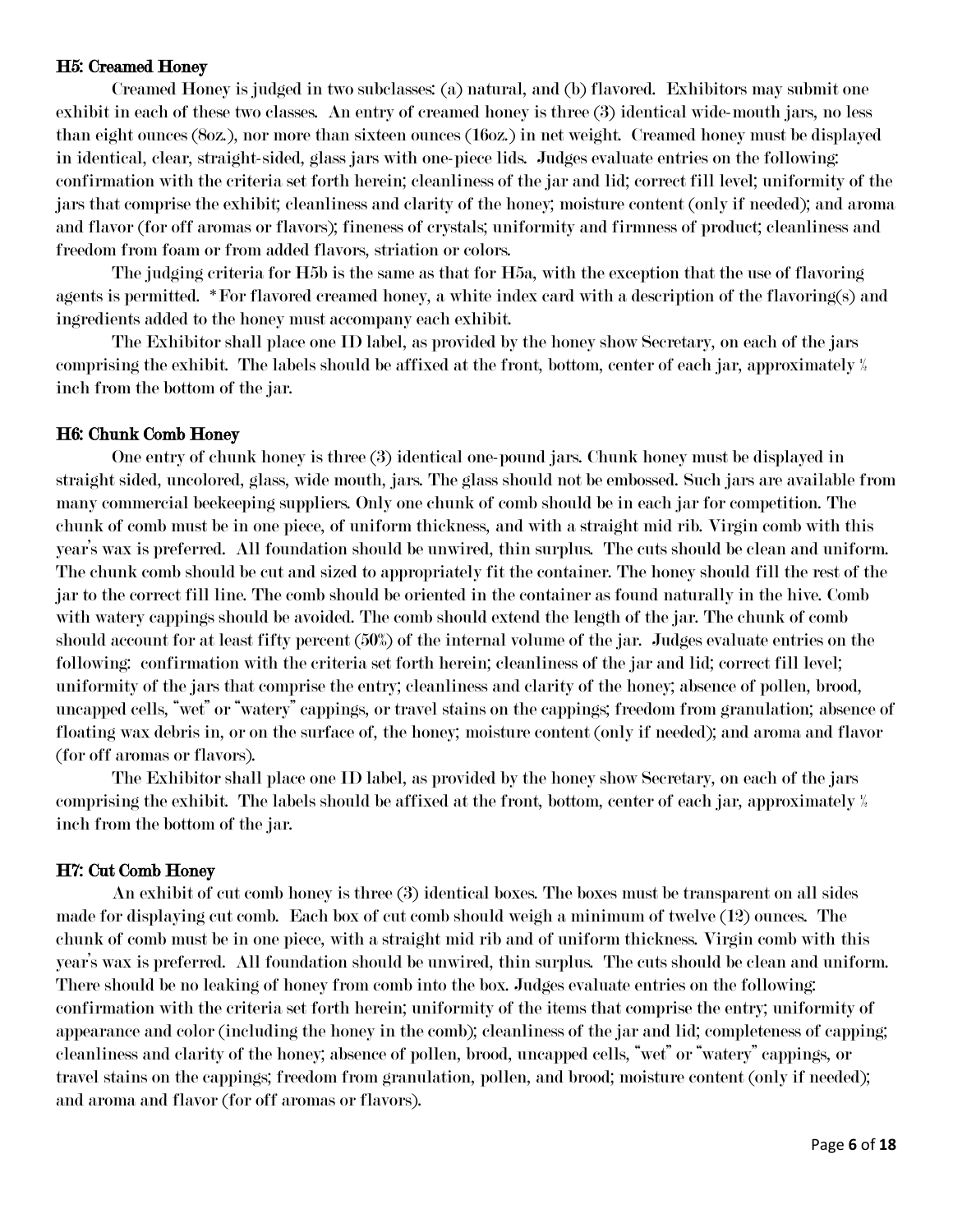The Exhibitor shall place ID one label, as provided by the honey show Secretary, on each of the containers comprising the exhibit. The labels should be affixed at the front, bottom, center of each container.

#### H8: Section Comb Honey

An exhibit of section comb honey is three (3) identical sections. Ross rounds and square section entries must be displayed in the original square or circular section. Sections must be in the containers made for the display of their respective style of section comb honey. The main display panel of the containers may not be obscured or obstructed in any way. One or more of the container(s) may be opened to facilitate the Judge's evaluation of the exhibit. There should be no leaking of honey from comb into the box. Judges evaluate entries on the following: confirmation with the criteria set forth herein; uniformity of the items that comprise the entry; uniformity of appearance and color (including the honey in the comb); cleanliness of the jar and lid; completeness of capping; cleanliness and clarity of the honey; absence of pollen, brood, uncapped cells, "wet" or "watery" cappings, or travel stains on the cappings; freedom from granulation, pollen, and brood; moisture content (only if needed); and aroma and flavor (for off aromas or flavors).

The Exhibitor shall place one ID label, as provided by the honey show Secretary, on each of the containers comprising the exhibit. The labels should be affixed at the front, bottom, center of each container.

#### H9: Full Frame Comb Honey

 An exhibit of full frame comb honey is one (1) standard Langstroth style frame of capped honey. The use of plastic foundation is prohibited; exhibits with comb drawn on plastic foundation will be disqualified. Frames must be shown in protective casing without lacing or edging and both sides of the comb should be visible. There should be no leaking of honey from comb into the case. The frame must be easily accessible for judging. Judges evaluate entries on the following: confirmation with the criteria set forth herein; completeness of capping; uniformity of appearance and color (including the honey in the comb); cleanliness of the comb and frame; absence of uncapped cells, "wet" or "watery" cappings, or travel stains on the cappings; freedom from granulation, pollen, and brood; cleanliness of the exposed portions of the frame, including freedom from propolis and bur comb; moisture content (only if needed); and aroma and flavor (for off aromas or flavors). Total weight of the exhibit may be used as a tiebreaker.

 The Exhibitor shall place one ID label, as provided by the honey show Secretary, on the top, middle of the frame and on the right hand corner of the window uppermost of the display case containing the exhibit.

# H10: Top Bar Frame Comb Honey

An exhibit of full frame comb honey is one (1) frame of capped honey suspended from a single top barstyle frame. The use of plastic foundation is prohibited; exhibits with comb drawn on plastic foundation will be disqualified. Frames must be shown in protective casing without lacing or edging and both sides of the comb should be visible. There should be no leaking of honey from comb into the case. The frame must be easily accessible for judging. Judges evaluate entries on the following: confirmation with the criteria set forth herein; completeness of capping; uniformity of appearance and color (including the honey in the comb); cleanliness of the comb and frame; absence of uncapped cells, "wet" or "watery" cappings, or travel stains on the cappings; freedom from granulation, pollen, and brood; cleanliness of the exposed portions of the frame, including freedom from propolis and bur comb; moisture content (only if needed); and aroma and flavor (for off aromas or flavors). Total weight of the exhibit may be used as a tiebreaker.

The Exhibitor shall place one ID label, as provided by the honey show Secretary, on the top, middle of the frame and on the right-hand corner of the window uppermost display case containing the exhibit.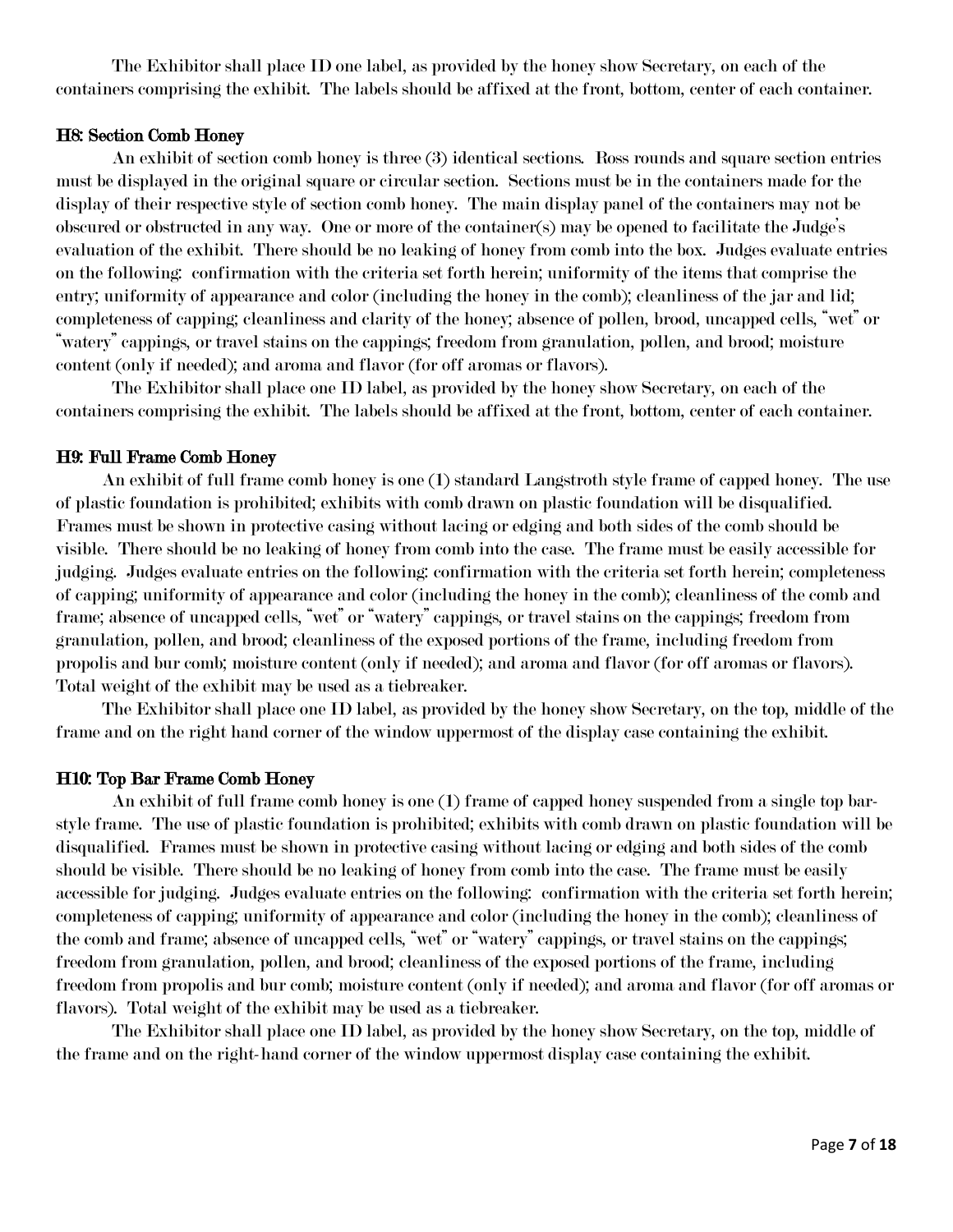# H11: Black Jar

An entry consists of not less than two ounces, nor more than four ounces, of pure, unadulterated honey. Entries are to be submitted in black or colored jar which entirely obscures the contents of the jar. The required jar will be provided by the Show Secretary at the sign-in table. Judges evaluate entries for flavor only.

The Exhibitor shall place one ID label, as provided by the honey show Secretary, on the exhibit. The label should be affixed at the front, bottom, center of the jar, approximately ½ inch from the bottom of the jar. \*In the Black Jar class, only a First Place prize will be awarded.

# BEESWAX & CANDLES

#### W1a: Beeswax Block

 An exhibit consists of one (1) block of pure beeswax. The block must weigh between one to two pounds, no more, and should have thickness no greater than 1.5 inches. The wax should be clean, and free of impurities. The block should be smooth-surfaced and free of blemishes, decorations or embellishments. Beeswax wax should be of a vibrant, natural beeswax color, and should have a pleasant, natural beeswax fragrance. The block should be submitted on a plain, white plate or board (which may be made of paper, foam, cardboard, or any similar material), in a zip-top bag. Alternatively, at the Exhibitor's option, the block may be presented in a protective display case. If a show case is used, it must not exceed  $12^{\degree}(\text{length}) \times 12^{\degree}(\text{width}) \times 4^{\degree}(\text{depth})$ , and the wax block must be readily accessible for judging. The show case will not be judged, aside for cleanliness. Judges evaluate entries on the following: confirmation with the criteria set forth herein; cleanliness; color; finish; absence of pouring or casting defects including cracks, raised edges, unevenness, rippled or wavy surfaces, etc.; and aroma (for off aromas).

The Exhibitor shall place one ID label, as provided by the honey show Secretary, on the underside of the wax block, and the second label on the top right-hand corner of the display case lid or plastic bag.

#### W1b: Beeswax Block (Large)

The rules and requirements for this class are the same as for Class W1a (above), with the exception(s) that the block must weigh no less than five (5), and no more than ten (10) pounds; there is no limitation on the thickness of the block; and the block should be submitted on a plate, tray, or board with a footprint extending no more than two inches beyond the edges of the block.

The Exhibitor shall place one ID label, as provided by the honey show Secretary, on the underside of the wax block, and the second label on the top right-hand corner of the plate, tray, or board the block is submitted on.

#### W2: Beeswax Bars

An exhibit is defined as six (6) identical one (1) ounce beeswax bars. Beeswax wax should be of a vibrant, natural beeswax color, and should have a pleasant, natural beeswax fragrance. The wax should be clean, and free of impurities. The bars should be smooth-surfaced, free of blemishes, and identical in every way. The bars should be submitted on a plain, white plate or board (which may be made of paper, foam, cardboard, or any similar material), in a zip-top bag. Alternatively, at the Exhibitor's option, the bars may be presented in a protective display case. If a show case is used, it must not exceed  $12^{\degree}(\text{length}) \times 12^{\degree}(\text{width}) \times 4^{\degree}(\text{depth})$ , and the wax bars must be readily accessible for judging. The show case will not be judged, aside for cleanliness. Judges evaluate entries on the following: confirmation with the criteria set forth herein; cleanliness; color; aroma (for off aromas); uniformity; casting flaws; and sharpness of detail.

The Exhibitor shall place one ID label, as provided by the honey show Secretary, on the bottom center of the paper plate the wax blocks were submitted on, and the second label on the top right-hand corner of the display case lid or plastic bag.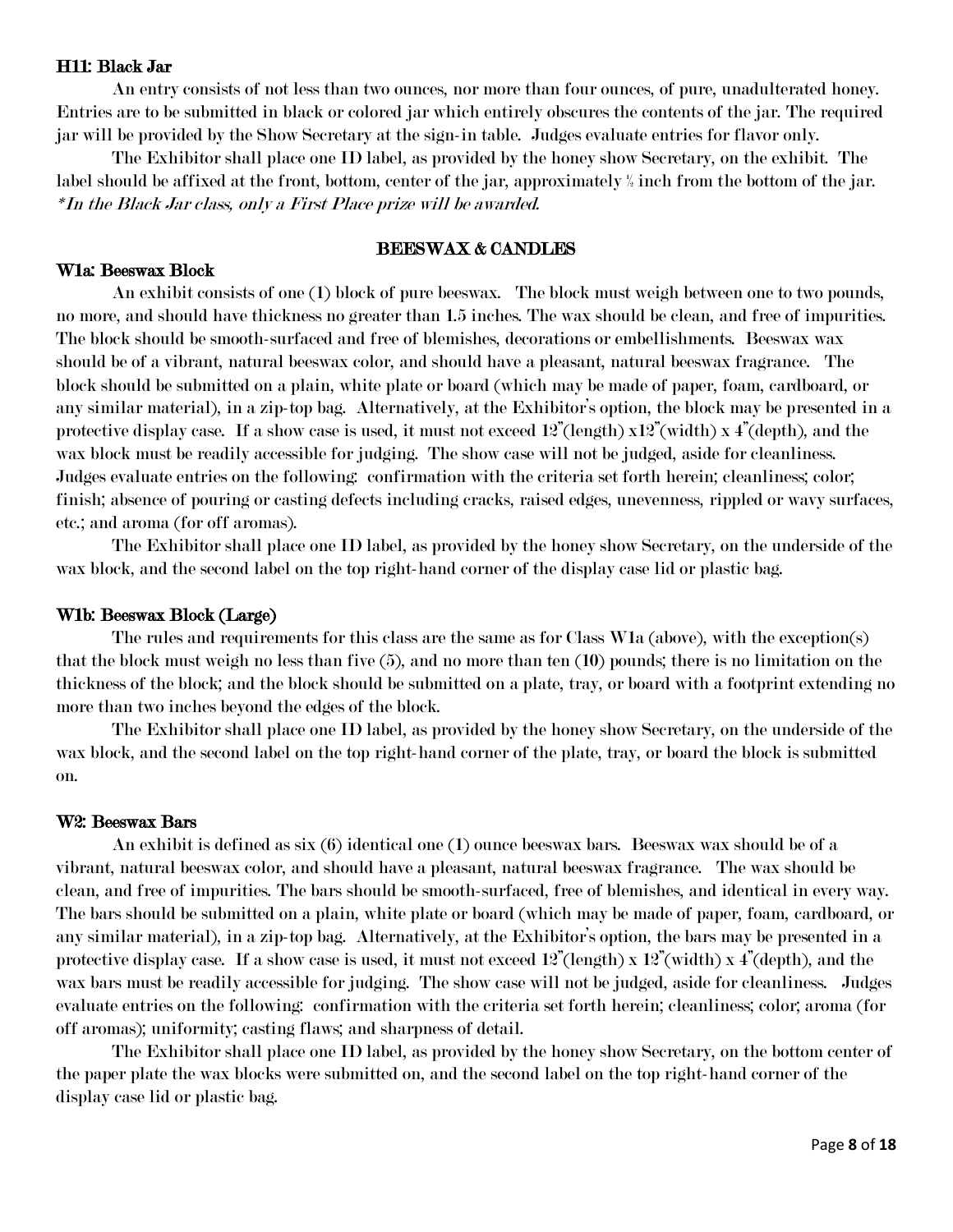#### W3: Beeswax Ingots

An ingot is a quantity of beeswax that has been cast or molded into a size and shape (such as a bar, block, slab, loaf, billet, round, blank, or planchet) that is convenient to store, transport, and handle for further processing. All ingots must have a minimum depth to length/width ratio of 1:3. An entry is defined as three (3) identical beeswax ingots, weighing not more than eight (8) ounces. Beeswax wax should be of a vibrant, natural beeswax color, and should have a pleasant, natural beeswax fragrance. Additionally, the use of colored or dyed beeswax is acceptable. For exhibits utilizing colored or dyed beeswax, the wax should be of uniform color throughout, free of marbling, striations, or any unevenness in coloration. The ingots should be submitted on a plain, white plate or board (which may be made of paper, foam, cardboard, or any similar material), in a zip-top bag. Alternatively, at the Exhibitor's option, the ingots may be presented in a protective display case. If a show case is used, it must not exceed  $12^{\degree}(\text{length}) \times 12^{\degree}(\text{width}) \times 4^{\degree}(\text{depth})$ , and the wax ingots must be readily accessible for judging. The show case will not be judged, aside for cleanliness. Judges evaluate entries on the following: confirmation with the criteria set forth herein; cleanliness; color; aroma (for off aromas); uniformity; casting flaws; and sharpness of detail.

The Exhibitor shall place one ID label, as provided by the honey show Secretary, on the bottom center of the paper plate the wax ingots were submitted on, and the second label on the top right-hand corner of the display case lid or plastic bag.

# W4: Beeswax Figurines

 A figurine is a small sculpted, carved, cast or molded statue that represents a person, animal, plant, creature, or deity (either real or fictional). A figurine may be free-standing, or be supported by a base, stand, or appropriate fixture. An entry is defined as three (3) identical beeswax figurines, depicting any person, animal, plant, creature, or deity of the exhibitor's choosing. Each figuring may be no more than sixteen (16) ounces in weight, and no less than two inches  $(2)$  in height, nor more than twelve inches  $(12)$  in height. Figurines may be molded or hand-formed. Beeswax wax should be of a vibrant, natural beeswax color, and should have a pleasant, natural beeswax fragrance. Additionally, the use of colored or dyed beeswax is acceptable. For exhibits utilizing colored or dyed beeswax, the wax should be of uniform color throughout, free of marbling, striations, or any unevenness in coloration. Items comprising the exhibit should be uniform in every aspect, including height, thickness, weight, appearance, and performance (where appropriate).Judges evaluate entries on the following: confirmation with the criteria set forth herein; cleanliness; color; aroma (for off aromas); uniformity; casting flaws; and sharpness of detail.

The Exhibitor shall place one ID label, as provided by the honey show Secretary, on the bottom of each figurine comprising the exhibit.

### W5: Dipped Taper Beeswax Candles

An exhibit for dipped tapers is defined as two pairs of two connected candles (a total of four candles). The wax should be clean, and free of impurities. Beeswax wax should be of a vibrant, natural beeswax color, and should have a pleasant, natural beeswax fragrance. Dipped tapers should have the last drip (waxicle) left on; the wicks must be left joined. The minimum length of all taper candles is eight inches. One of the candles in each exhibit will be lit by the judge and allowed to burn. The exhibit must be presented with one (1) freestanding, fire-proof base or candleholder. Items comprising the exhibit should be uniform in every aspect, including height, thickness, weight, appearance, and performance (where appropriate). Judges evaluate entries on the following: confirmation with the criteria set forth in herein; cleanliness; color; aroma (for off aromas); proper wicking; performance; and uniformity.

The Exhibitor shall place one ID label, as provided by the honey show Secretary, on the bottom of each of the candleholders the candles were submitted with, and another label on the bottom, or at the base, of each of the candles.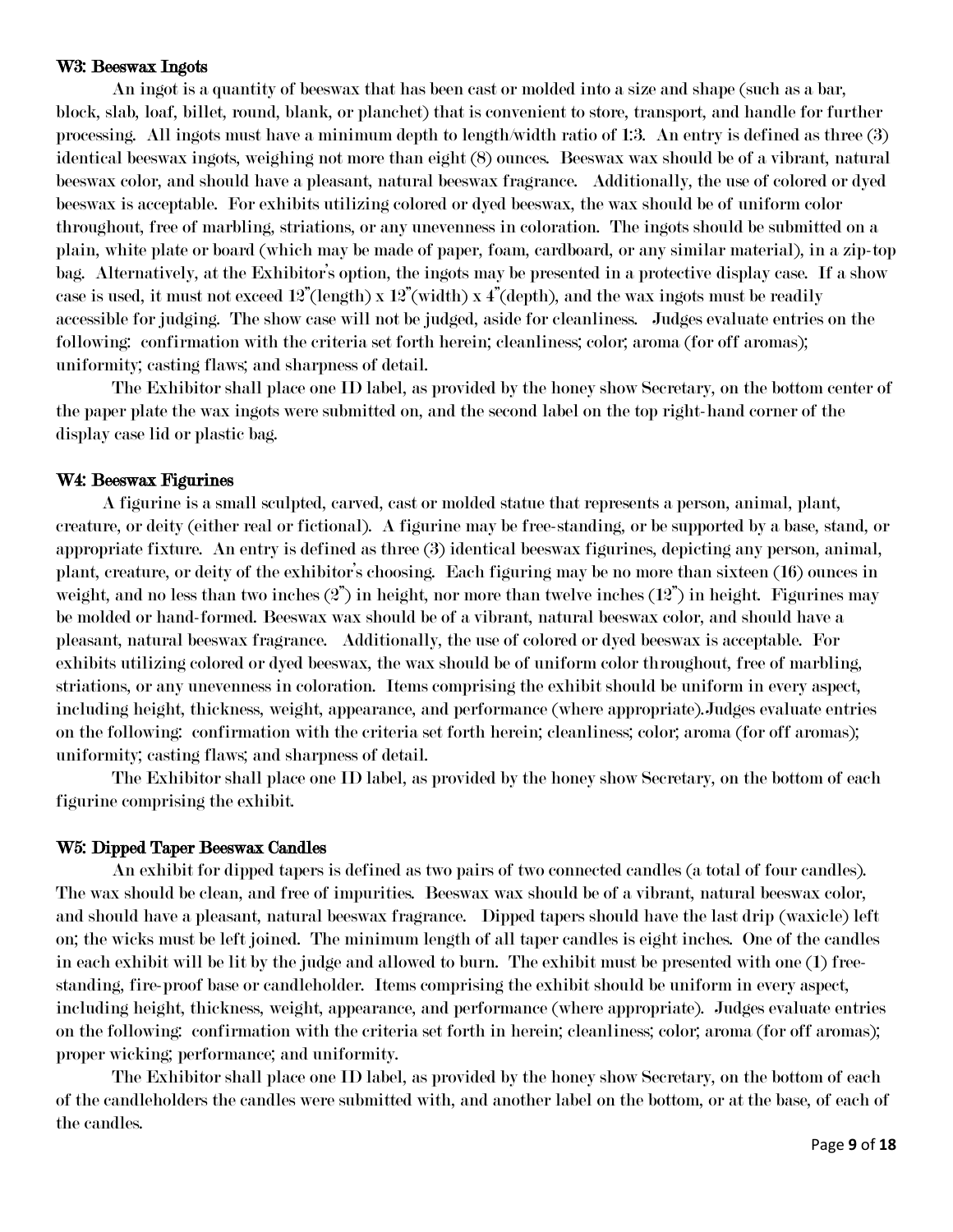#### W6: Molded Taper Beeswax Candles

An exhibit is defined as three (3) candles. The wax should be clean, and free of impurities. Beeswax wax should be of a vibrant, natural beeswax color, and should have a pleasant, natural beeswax fragrance. Molded tapers must have flat finished bases with wicks well centered. The minimum length of all taper candles is eight inches. Wicks must be waxed and trimmed to one-half inch in length. One of the candles in each exhibit will be lit by the judge and allowed to burn. All candles must be presented in a free-standing, fire-proof base or candleholder. Items comprising the exhibit should be uniform in every aspect, including height, thickness, weight, appearance, and performance (where appropriate). Judges evaluate entries on the following: confirmation with the criteria set forth in herein; cleanliness; color; aroma (for off aromas); proper wicking; performance; uniformity; casting flaws; and sharpness of detail.

The Exhibitor shall place one ID label, as provided by the honey show Secretary, on the bottom of each of the candleholders the candles were submitted with, and another label on the bottom, or at the base, of each of the candles.

#### W7: Molded Ornamental Beeswax Candles

An exhibit is defined as three (3) candles. The wax should be clean, and free of impurities. Beeswax wax should be of a vibrant, natural beeswax color, and should have a pleasant, natural beeswax fragrance. Wicks must be trimmed to one-half inch in length. The form must have a flat finished base with wicks waxed and well centered. Candles will be judged on the herein criteria as well casting flaws and sharpness of detail. One of the candles in each exhibit will be lit by the judge and allowed to burn. All candles must be presented in a freestanding, fire-proof base or candleholder. Items comprising the exhibit should be uniform in every aspect, including height, thickness, weight, appearance, and performance (where appropriate). Judges evaluate entries on the following: confirmation with the criteria set forth in herein; cleanliness; color; aroma (for off aromas); proper wicking; performance; uniformity; casting flaws; and sharpness of detail.

The Exhibitor shall place one ID label, as provided by the honey show Secretary, l on the bottom of each of the candleholders the candles were submitted with, and another label on the bottom, or at the base, of each of the candles.

#### W8: Floating Beeswax Candles

An exhibit is defined as three (3) candles floating in a small dish of water. The wax should be clean, and free of impurities. Beeswax wax should be of a vibrant, natural beeswax color, and should have a pleasant, natural beeswax fragrance. Wicks must be trimmed to one-half inch in length. Wicks should be waxed and well centered. The candles should float freely in the water. The dish will not be judged. One of the candles in each exhibit will be lit by the judge and allowed to burn. Items comprising the exhibit should be uniform in every aspect, including height, thickness, weight, appearance, and performance (where appropriate). Judges evaluate entries on the following: confirmation with the criteria set forth in herein; cleanliness; color; aroma (for off aromas); proper wicking; performance; uniformity; casting flaws; and sharpness of detail.

The Exhibitor shall place one ID label, as provided by the honey show Secretary, on the edge of the dish the candles were submitted with. If there is insufficient room on the edge, the Exhibitor shall place the ID label on the underside of the dish.

#### W9: Rolled Beeswax Candles

An exhibit is defined as three (3) candles made by rolling sheets of beeswax foundation. \*For this class only, the use of commercially manufactured sheets of beeswax is allowed. Beeswax wax should be of a vibrant, natural beeswax color, and should have a pleasant, natural beeswax fragrance. The wax should be clean, and free of impurities. Additionally, the use of colored or dyed beeswax is acceptable. For exhibits utilizing colored or dyed beeswax, the wax should be of uniform color throughout, free of marbling, striations, or any unevenness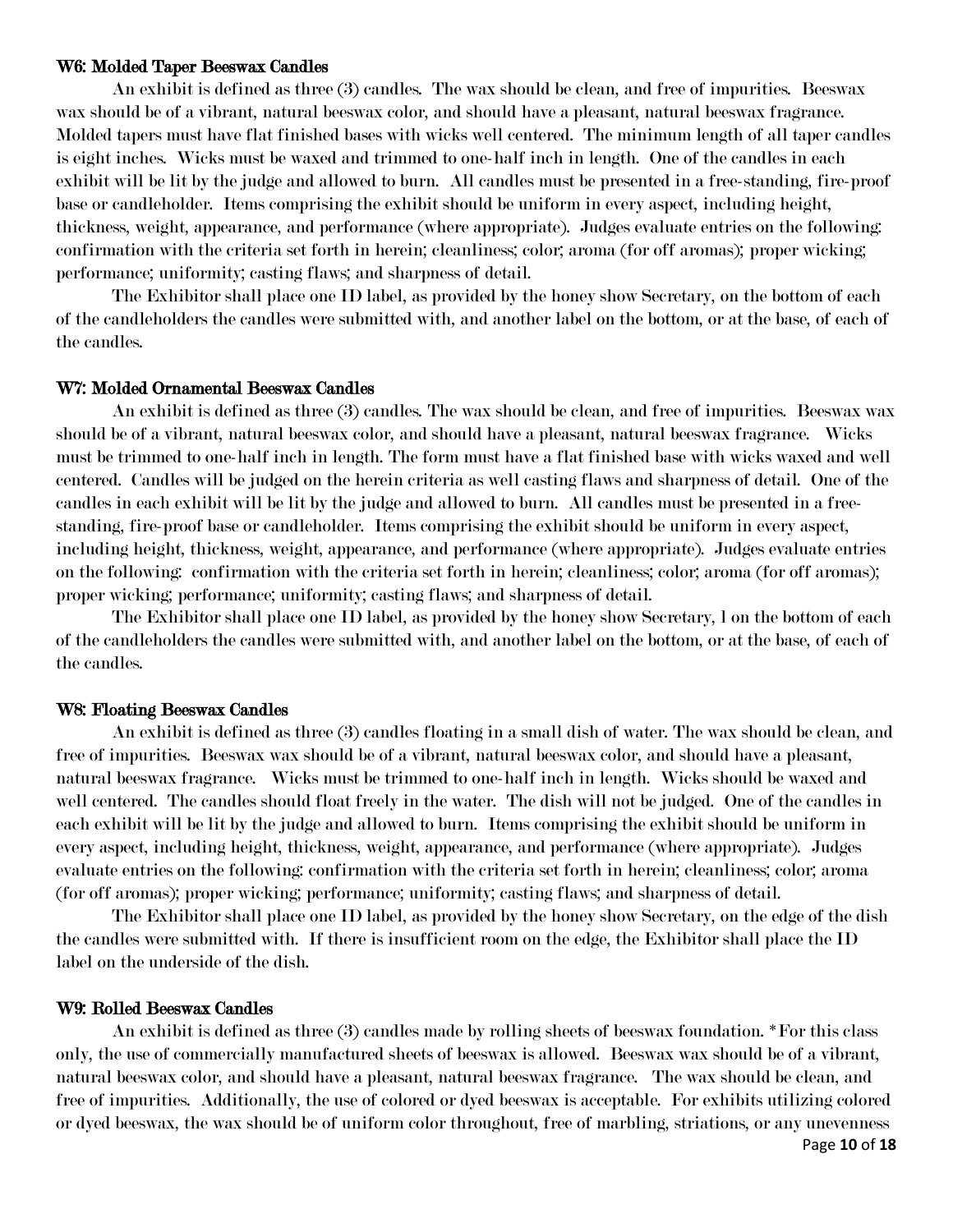in coloration. Wicks must be trimmed to one-half inch in length. The candle must have a flat base with wicks waxed and well centered. Candles will be judged on the criteria herein as well rolling flaws and sharpness of detail. One of the candles in each exhibit will be lit by the judge and allowed to burn. All candles must be presented in a free-standing, fire-proof base or candleholder. Items comprising the exhibit should be uniform in every aspect, including height, thickness, weight, appearance, and performance (where appropriate). Judges evaluate entries on the following: confirmation with the criteria set forth in herein; cleanliness; color; aroma (for off aromas); proper wicking; performance; uniformity; rolling flaws; and sharpness of detail.

The Exhibitor shall place one ID label, as provided by the honey show Secretary, on the bottom of each of the candleholders the candles were submitted with, and another label on the bottom, or at the base, of each of the candles.

# W10: Beeswax Sculpture or Carving

An Exhibitor may submit one example of any sculpted or carved beeswax item of their own creation. The use of wiring and/or coloring is permitted. Beeswax wax should be of a vibrant, natural beeswax color, and should have a pleasant, natural beeswax fragrance. Molded elements are not permitted. The sculpture or carving must be the original composition of the Exhibitor. The sculpture or carving must be mounted or freestanding in design. Judges evaluate entries on the following: confirmation with the criteria set forth herein; cleanliness; color; aroma (for off aromas); subject matter; aesthetic appeal; technical proficiency; creativity; and originality. \*A white card with a description of the item must accompany each exhibit.

The Exhibitor shall place one label on the front of the exhibit (centered near the bottom), and the second label on the rear of the white card accompanying the exhibit.

#### W11: Beeswax Flowers

An Exhibitor may submit one example of one or more beeswax flower(s) of their own creation. The flowers must include stems/stalks. The use of wiring and/or coloring is permitted. Molded elements are not permitted. The flower(s) must be the original composition of the Exhibitor. The flowers must be presented in a vase or other similar container, however the container will not be judged. Judges evaluate entries on the following: confirmation with the criteria set forth herein; cleanliness; color; fragrance; subject matter, aesthetic appeal, technical proficiency, creativity, and originality. \*A white index card with a description of the exhibit, including a listing of all varieties of flowers included in the exhibit, must accompany each exhibit.

The Exhibitor shall place one label on the front of the vase containing the exhibit (centered near the bottom), and the second label on the white card accompanying the exhibit.

### ARTS & CRAFTS RELATED TO BEEKEEPING

#### A1: Artwork Related to Beekeeping

Artwork is the expression or application of human creative skill and imagination, often in a visual form such as (but no way limited to) painting or sculpture, producing works to be appreciated primarily for their beauty or emotional power. An Exhibitor may submit one example of any beekeeping-related artwork of their own composition. The artwork must be related to some aspect of apiculture, must be the original composition of the Exhibitor. The artwork must be mounted or freestanding in design. Judges evaluate entries on the following: confirmation with the criteria set forth in herein; subject matter, aesthetic appeal, technical proficiency, creativity, and originality. \*A white index card with a description of the item must accompany each entry.

The Show Secretary will provide each exhibitor identifying labels to be affixed to the exhibit. The Exhibitor shall place one label on the front of the exhibit (centered near the bottom), and the second label on the front, bottom, right-hand corner of the white card accompanying the exhibit. \*If the exhibit is already signed or marked in some identifying way, the exhibitor may obscure the signature or identifying mark.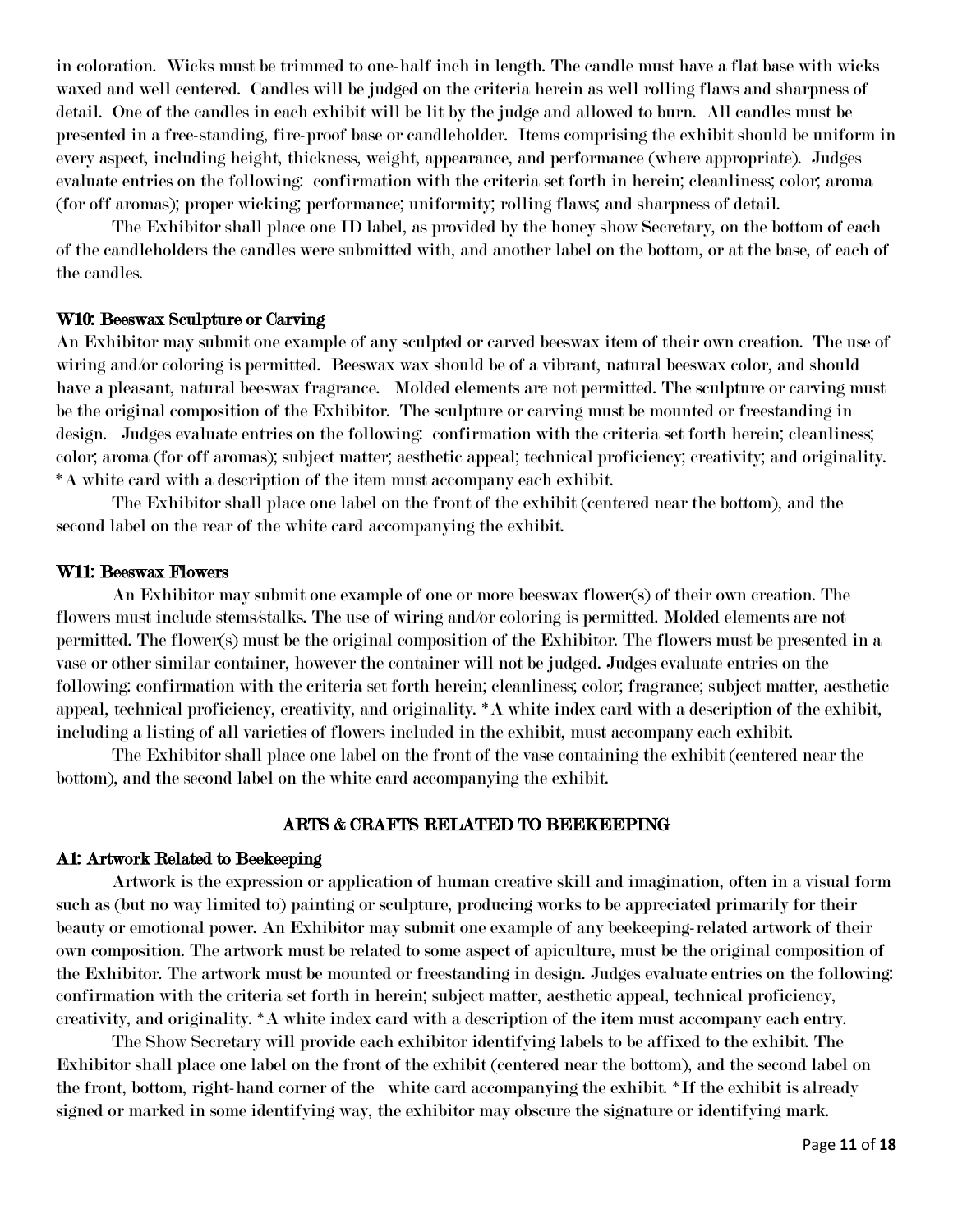### A2: Crafts Related to Beekeeping

A craft is a pastime or a profession that requires particular skill and knowledge of a specialized field or subject. Craftsmanship typically denotes experience, knowledge, skill, and expertise in making things by hand. An Exhibitor may submit one example of any beekeeping-related craftwork of their own composition. The craftwork must be related to some aspect of apiculture, and must be the original composition of the Exhibitor. The craftwork must be mounted or freestanding in design. Judges evaluate entries on the following: confirmation with the criteria set forth in herein; subject matter, aesthetic appeal, technical proficiency, creativity, and originality. \*A white index card with a description of the item must accompany each entry.

The Show Secretary will provide each exhibitor identifying labels to be affixed to the exhibit. The Exhibitor shall place one label on the front of the exhibit (centered near the bottom), and the second label on the front, bottom, right-hand corner of the white card accompanying the exhibit. \*If the exhibit is already signed or marked in some identifying way, the exhibitor may obscure the signature or identifying mark.

#### A3: Needlecraft Related to Beekeeping

This class includes any decorative or artistic exhibit of needlecraft, some examples of which might include knitting, crochet, lace, embroidery, quilting, cross-stitch, needlepoint, or weaving, relating to honeybees or beekeeping. An Exhibitor may submit one example of any beekeeping-related needlecraft of their own creation. Judges evaluate entries on the following: subject matter, aesthetic appeal, technical proficiency, creativity, and originality. \*A white index card with a description of the item must accompany each exhibit.

The Show Secretary will provide each exhibitor identifying labels to be affixed to the exhibit. The Exhibitor shall place one label on the front of the exhibit (centered near the bottom), and the second label on the front, bottom, right-hand corner of the 3" x 5" white card accompanying the exhibit. \*If the exhibit is already signed or marked in some identifying way, the exhibitor may obscure the signature or identifying mark. \*\*If a label does not self-adhere to an exhibit, it is permissible to pin or clip the label to the exhibit.

#### A4: Notions, Potions, & Lotions

An Exhibitor may submit one example of any health, bath, or beauty product of their own creation, not otherwise encompassed in another class in this show. The recipe for the exhibit must include honey, beeswax, and/or propolis produced by the Exhibitor. Entries are to be presented in a resealable, unembellished container appropriate to the item. Entries should not be not less than one ounce (1oz.), nor more than eight ounces (8oz.) in weight. All entries will be sampled. Judges evaluate entries on the following: appearance, uniformity, texture, aroma, tactile feel, functionality, and originality. \*A white index card with a description of the item and the recipe (including all ingredients & procedure) must accompany each exhibit.

The Show Secretary will provide each exhibitor identifying labels to be affixed to the exhibit. The Exhibitor shall place one label on the front of the exhibit (centered near the bottom), and the second label on the front, bottom, right-hand corner of the white card accompanying the exhibit.

# A5: Photographs Related to Beekeeping

Photographs Related to Beekeeping are judged in three subclasses: (a) Open; (b) Essay; and (c) Selected Topic. Exhibitors may submit one exhibit in each of these subclasses. Specific requirements pertaining to each respective subclass are:

A5a (Open)- no restrictions other than those set forth herein;

A5b (Essay)- should convey a story or message pertaining to apiculture, and must contain at least four (4), but no more than seven (7) photographs; and

A5c (Selected Topic)- must exemplify, reflect, or illustrate the designated topic. The topic for this year is **"Those** Dapper Drones". The picture must include a drone honeybee performing one or more of the functions associated with that caste of honeybee.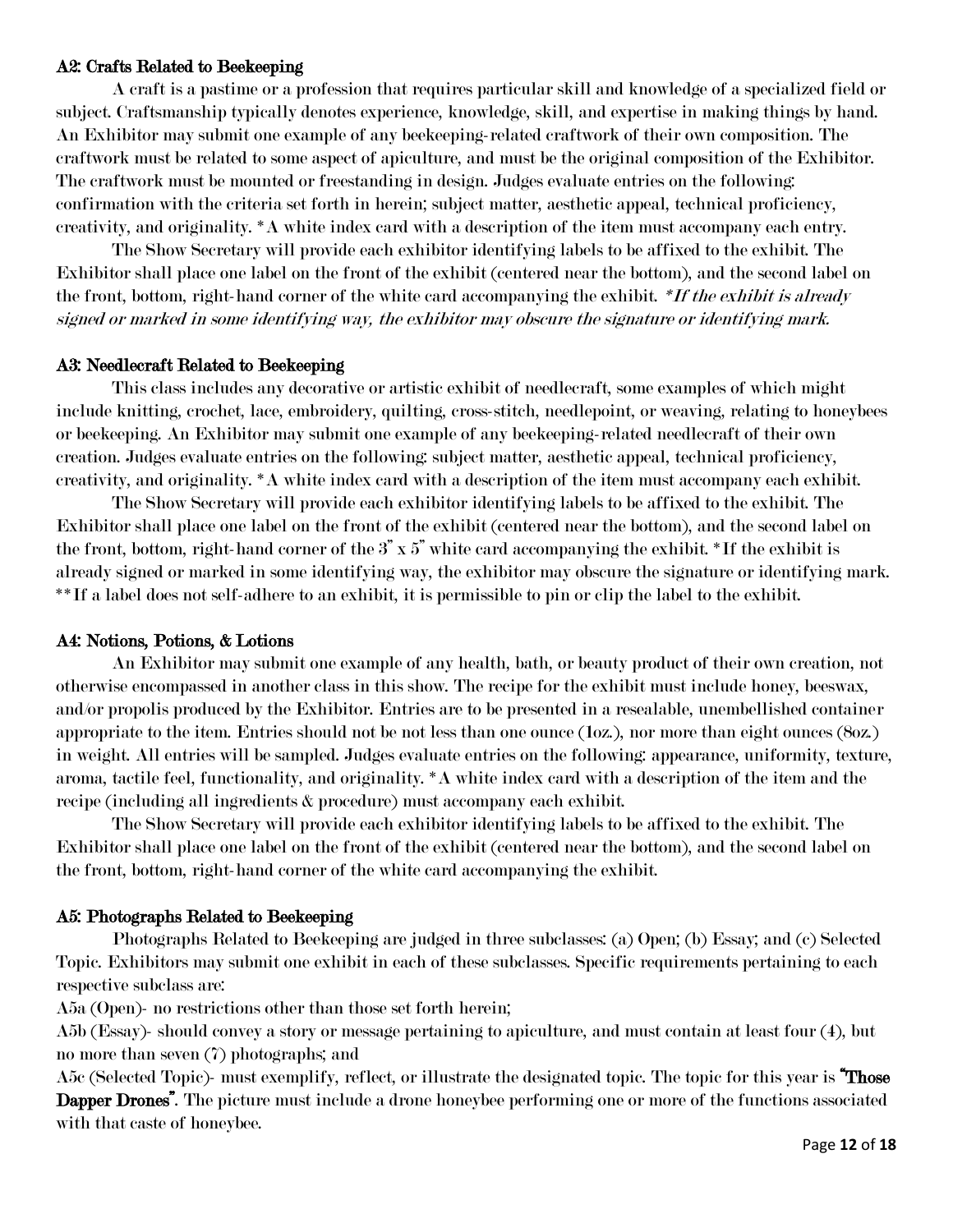An Exhibitor may submit one example of any beekeeping-related photography of their own composition. The photograph(s) must be related to some aspect of apiculture, and must be the original composition of the Exhibitor. The photograph(s) must be mounted, matted, or framed. The photograph(s) must stand up for display; either equipped with an easel back, or the entrant must provide an easel on which to display the exhibit. Judges evaluate entries on the following: subject matter, aesthetic appeal, technical proficiency, creativity, and originality. \*A white index card with a description of the item must accompany each exhibit.

The Show Secretary will provide each exhibitor identifying labels to be affixed to the exhibit. The Exhibitor shall place one label on the frame on the back of the exhibit (centered near the top), and the second label on the front, bottom, right-hand corner of the white card accompanying the exhibit.

### A6: Poetry Related to Beekeeping

This class includes the literary art of rhythmical composition for exciting pleasure, thought, action, or even disquiet by beautiful, imaginative, or elevated thoughts. An Exhibitor may submit one example of any beekeeping-related poetry of their own creation, of not more than 200 words or 20 lines, whichever is greater, excluding title line. All poems may be either neatly handwritten or typed, single or double line spacing. Poems may be of any form, or style. All entries must be original works. Judges evaluate entries on the following: subject matter, aesthetic appeal, technical proficiency, creativity, and originality.

The Show Secretary will provide each exhibitor identifying labels to be affixed to the exhibit. The Exhibitor shall place one label on the first page, at the bottom, left-hand corner of the of the exhibit. \*Copyright of each poem remains with the author, but the GBA has the unrestricted right to publish the winning poems in its newsletter and on its website, plus unrestricted rights to use the winning poems and any related material for PR purposes.

### A7: Electronic Media Related to Beekeeping

Electronic media is any media that can be generated, viewed, or shared with an audience via an electronic device. An Exhibitor may submit one example of any beekeeping-related electronic media of their own creation. The Exhibitor must provide the appropriate or necessary viewing apparatus (including clear operating instructions) along with the exhibit. Entries which take time to observe, such as videos, gifs, or other recordings, may not exceed ten (10) minutes in duration. All entries must be original works. Judges evaluate entries on the following: subject matter, aesthetic appeal, technical proficiency, creativity, and originality. \*A white index card with a detailed description of the exhibit must accompany each exhibit.

The Show Secretary will provide each exhibitor identifying labels to be affixed to the exhibit. The Exhibitor shall place one label on the top, left-hand corner of the viewing device, and the second label on the front, bottom, right-hand corner of the white card accompanying the exhibit.

# A8: Floral Display

An Exhibitor may submit one floral display of their own composition. All flowers included in the exhibit must be freshly cut varieties of wild or indigenous garden flowers which are attractive to honeybees as forage for pollen and/or nectar. The arrangement must be the original composition of the Exhibitor. Flowers and greenery in each exhibit may be grown or purchased by the exhibitor. No artificially colored flowers may be utilized. No artificial flowers or foliage may be used. The floral arrangement should reflect beauty through marked superiority in all aspects of plant selection, organization, expression, and condition. A pleasing and orderly arrangement of well-groomed, clean flowering plant material may be supported by foliage and other elements. Volume should not exceed quality for the purpose of judging. The flowers must be presented in a vase or other similar container, however the container will not be judged. Exhibits may not exceed 18" beyond the orifice of the container in which they are submitted. Judges evaluate entries on the following: design, aesthetic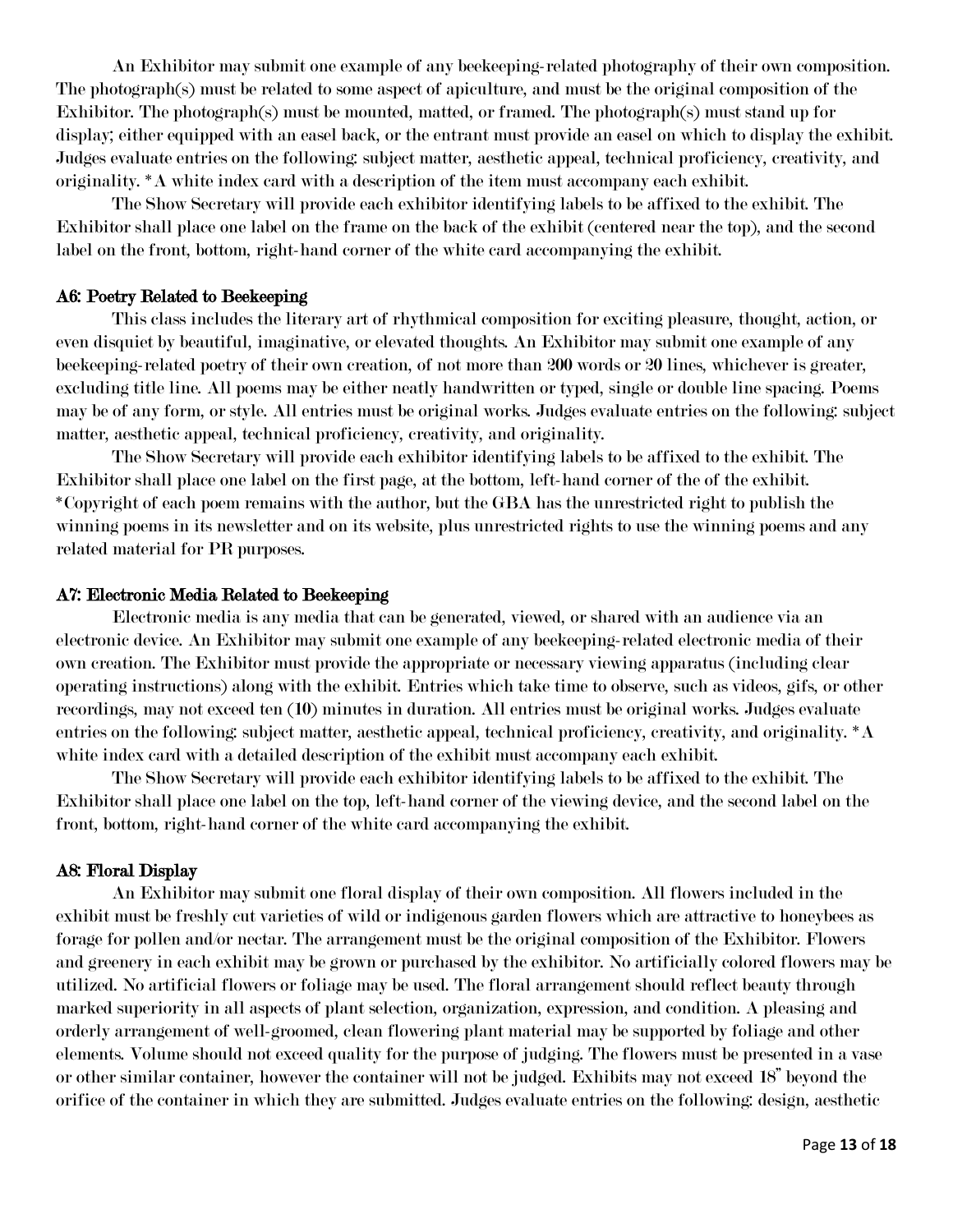appeal, technical proficiency, creativity, originality. \*A white index card identifying all plant material included in the exhibit, by both botanical and common names, must accompany each exhibit.

The Show Secretary will provide each exhibitor identifying labels to be affixed to the exhibit. The Exhibitor shall place one label on the front of the vase containing the exhibit (centered near the bottom), and the second label on the front, bottom, right-hand corner of the white card accompanying the exhibit. A9: Decorative Display

# An Exhibitor may submit one decorative display of homemade products containing honey and/or beeswax of their own design. Each display shall contain a minimum of six (6), and a maximum of ten (10) items, all containing honey and/or beeswax as ingredients. Each item within the display should have a label identifying and/or describing that item. The display dimensions must not exceed  $24$ "(length) x  $24$ "(width) x 36"(height). The display must be mounted or freestanding in design. Items in the display will be opened and/or sampled for judging. The display, and all elements therein, must be the original composition(s) of the Exhibitor. Judges evaluate entries on the following: subject matter, aesthetic appeal, technical proficiency, creativity, and originality. \*A white index card with a description of the items and any recipes (including all ingredients & procedure) must accompany each exhibit.

The Show Secretary will provide each exhibitor identifying labels to be affixed to the exhibit. The Exhibitor shall place one label on the front of the of the exhibit (centered near the bottom), and the second label on the front, bottom, right-hand corner of the white card accompanying the exhibit.

# A10: Beekeeping Gadgets

A gadget is a mechanical or electronic device or tool, especially one of an ingenious or novel nature. An Exhibitor may submit one example of any beekeeping-related gadget of their own creation. The gadget must be related to some aspect of apiculture, and must be the original creation of the Exhibitor. Judges evaluate entries on the following: craftsmanship, ingenuity, functionality, creativity, and originality. \*A white index card with a description of the item and its operation must accompany each exhibit.

The Show Secretary will provide each exhibitor identifying labels to be affixed to the exhibit. The Exhibitor shall place one label on the front of the of the exhibit (centered near the bottom), and the second label on the front, bottom, right-hand corner of the white card accompanying the exhibit.

# A11: Honey Jar Label

An Exhibitor may submit one example of a honey jar label of their own design. \*The prohibition contained in the general rules in regard to no identifying marks on any exhibit, shall not apply to exhibits in this class. The label must be mounted on or affixed to a standard, unlined, 4"x6" or 5"x8" index card. The label must include the following: The name and address, including the city, state & zip code, of the exhibitor, manufacturer, packer and/or distributor; the net contents in terms of weight, in both metric (grams, kilograms) and U.S. Customary System (ounces, pounds); the contents or ingredients must be listed on the label and shall appear on the bottom 30% of the principal display panel; and the common name of the contents or ingredients (ie. Honey, Raw Honey, variety of honey). Judges evaluate entries on the following: subject matter, aesthetic appeal, technical compliance, creativity, and originality.

The Show Secretary will provide each exhibitor identifying labels to be affixed to the exhibit. The Exhibitor should affix the identifying label to the reverse side of the card the exhibit is affixed to.

# A12: Beekeeping Antiquities

 An exhibit in this category is any item related to beekeeping produced, manufactured, or published at least thirty (30) years prior to the date of the current exhibition. An Exhibitor may submit one example of any beekeeping-related item meeting the following criteria. The item must be related to some aspect of apiculture, and must be at least thirty (30) years old. The submission of reproductions is allowed; however, a strong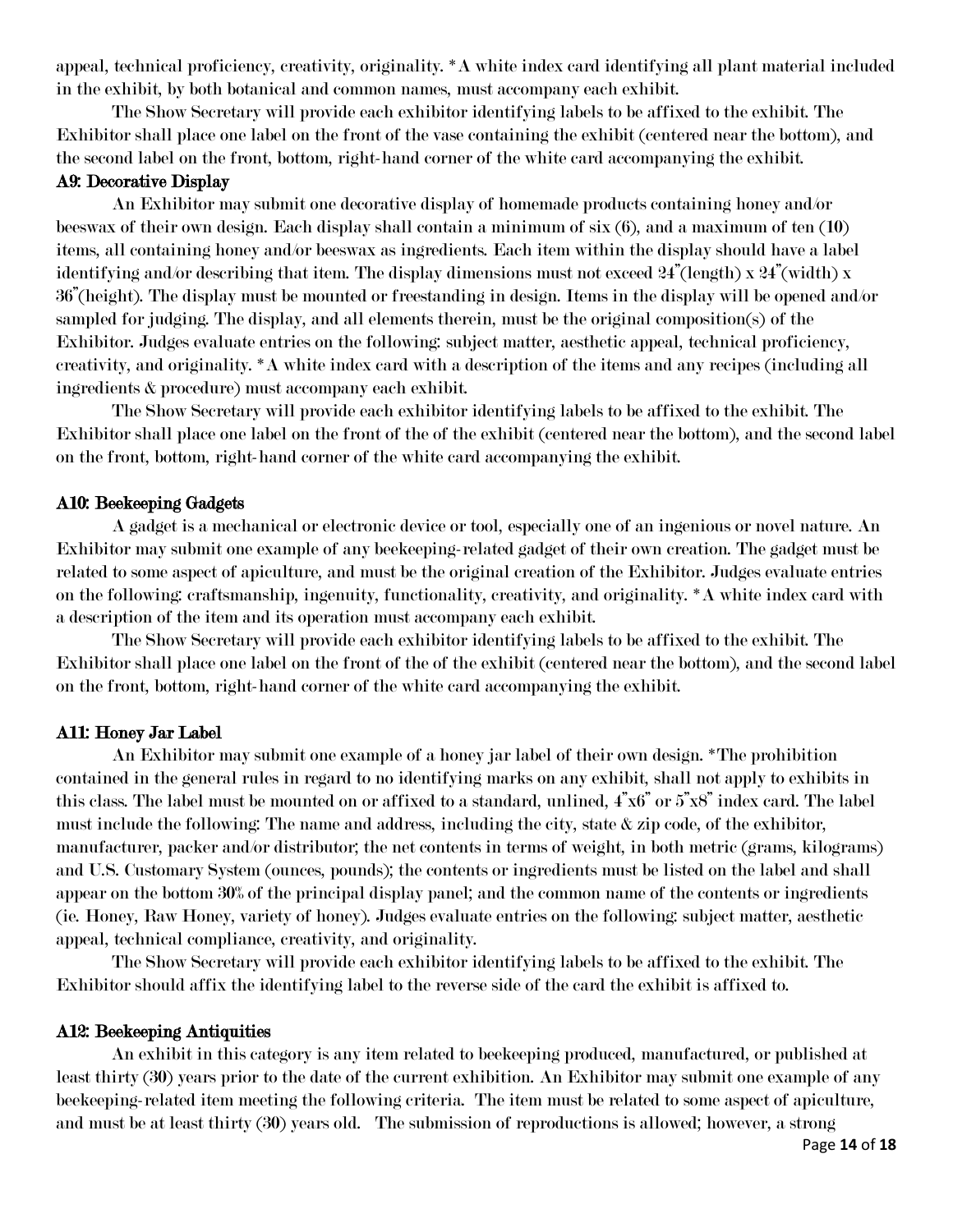preference shall be given to original items. Judges evaluate entries on the following: originality, age, rarity, condition, provenance, nostalgic impact, and influence on the world of beekeeping. \*A white index card with a description of the item and a summary of its provenance must accompany each exhibit. For purposes of this contest, the term "provenance" shall be defined as follows: Any record(s) or documentation supporting an exhibit's source, origin, creation, record of ownership, custody, or authenticity. The submission of original documentation regarding an exhibit's provenance is strongly encouraged.

 The Show Secretary will provide each exhibitor identifying labels to be affixed to the exhibit. The Exhibitor shall place one label on the front of the exhibit (centered near the bottom), and the second label on the white card accompanying the exhibit. In such instances where the affixing (or removal) of a label to an original item might damage the item, the placement of a single label on the descriptive card accompanying the item will be acceptable.

#### BEVERAGES MADE WITH HONEY

#### B1: Mead

Mead is judged in three subclasses: (a) Sweet, (b) Dry, and (c) Varietal (pyments, melomels, meghlyns, hippocras, etc.). Entrants may submit one exhibit in each of these three subclasses. The Exhibitor may submit one example of a mead prepared by the Exhibitor. An exhibit consists of one, clear, uncolored, glass standard 750ml wine bottle. Punt bottles are acceptable as long as they are standard pattern wine bottles. Tee, tasting, or mushroom-style corks are acceptable closures; traditional, inserted corks will not be accepted by the Show Secretary. Bottles should be filled to a point precisely two (2) centimeters from the bottom of the cork. All mead must be produced from honey produced by the Exhibitor. All entries will be tasted. Judges evaluate entries on the following: cleanliness, fill, color, clarity, lack of sediment, aroma, flavor, body, balance, complexity, and finish. \*A white index card with a description of the type or style of mead and the full recipe (including all ingredients) must accompany each exhibit.

The Exhibitor shall place one ID label, as provided by the honey show Secretary, on the front, bottom, center of the bottle, ½ inch from the bottom of the bottle. Additionally, the Exhibitor shall place one ID label, as provided by the honey show Secretary, on the front, bottom, right-hand corner of the white card accompanying the exhibit. \*In the event an Exhibitor elects to submit a second bottle to be chilled for tasting, the Show Secretary will affix an additional identifying label around the neck of the bottle to be chilled.

#### B2: Beer & Ale Made with Honey

The Exhibitor may submit one example of a beer or ale prepared by the Exhibitor. An exhibit consists of one (1) glass, unembossed, standard 12oz or 16oz beer bottle. Clear glass is preferable, however colored glass is acceptable. Standard, unmarked crimped closures or lightening closures will be accepted. Bottles should be filled to not less than 1" nor more than 1.5" from the bottom of the cap or closure. All beer and ale must be produced from honey produced by the Exhibitor. All entries will be tasted. Judges evaluate entries on the following: cleanliness, fill, color, clarity, lack of sediment, aroma, flavor, body, balance, complexity, and finish. \*A white index card with a description of the type or style of beer or ale and the full recipe (including all ingredients) must accompany each exhibit.

The Exhibitor shall place one ID label, as provided by the honey show Secretary, on the front, bottom, center of the bottle, ½ inch from the bottom of the bottle. Additionally, the Exhibitor shall place one ID label, as provided by the honey show Secretary, on the front, bottom, right-hand corner of the white card accompanying the exhibit. \*In the event an Exhibitor elects to submit a second bottle to be chilled for tasting, the Show Secretary will affix an additional identifying label around the neck of the bottle to be chilled.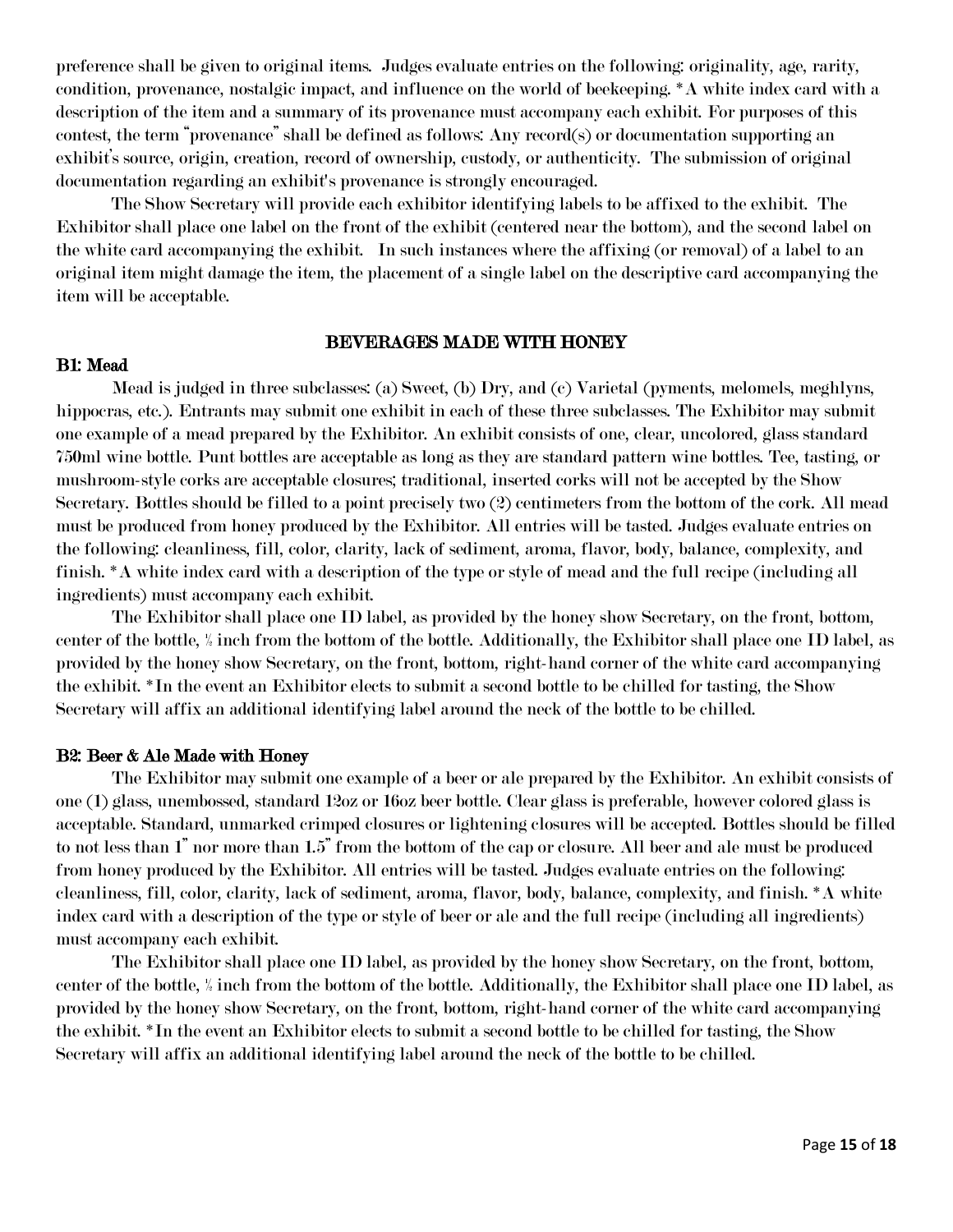#### B3: Honey Beverages

The Exhibitor may submit one example of a honey beverage prepared by the Exhibitor. An exhibit consists of one (1) glass, unembossed, standard 12oz or 16oz beer bottle. Clear glass is preferable, however colored glass is acceptable. Standard, unmarked crimped closures or lightening closures will be accepted. Bottles should be filled to not less than 1" nor more than 1.5" from the bottom of the cap or closure. All honey beverages must be produced from honey produced by the Exhibitor. All entries will be tasted. Judges evaluate entries on the following: cleanliness, fill, color, clarity, lack of sediment, aroma, flavor, body, balance, complexity, and finish. \*A white index card with a description of the type or style of beverage and the full recipe (including all ingredients) must accompany each exhibit.

The Exhibitor shall place one ID label, as provided by the honey show Secretary, on the front, bottom, center of the bottle, ½ inch from the bottom of the bottle. Additionally, the Exhibitor shall place one ID label, as provided by the honey show Secretary, on the front, bottom, right-hand corner of the white card accompanying the exhibit. \*In the event an Exhibitor elects to submit a second bottle to be chilled for tasting, the Show Secretary will affix an additional identifying label around the neck of the bottle to be chilled.

# FOOD ITEMS & BAKED GOODS

# FI: Honey Cake (traditional recipe)

The entrant may submit one honey cake. The cake is to be made according to the recipe provided, and may not be deviated from in any way. The recipe must be followed exactly as written and all entries will be tasted. Absolutely no flavoring agents are to be added to the recipe. Cakes are to be baked in an eight-inch (8"), round cake pan. Cakes are to be presented dome up, unsliced, on a cardboard base, in a standard, unembellished, cardboard baker's or cake box; cake boxes with clear windows are also acceptable. Judges evaluate entries on the following: appearance, uniformity, moistness, texture, aroma and flavor.

The Exhibitor shall place one ID label, as provided by the honey show Secretary, on the top, exterior panel of the box the cake is submitted in, ½ inch from the front edge of the box.

#### Plain Honey Cake Recipe

Ingredients:

| 2 cups self-rising flour | 8 oz honey by weight | $9\%$ Tablespoons butter |
|--------------------------|----------------------|--------------------------|
| 2 eggs                   | Pinch of salt        |                          |

Procedure: Cream together butter and honey. Beat eggs well and add alternately with sifted flour and salt to the honey/butter mixture. If needed add a little milk. Bake in a greased eight-inch  $(8)$ " round cake pan at 325 degrees for 35 to 40 minutes, or until a toothpick comes out clean.

NO ADDITIONS TO THE HONEY CAKE RECIPE PLEASE!

# F2: Honey Cake (open recipe)

The Exhibitor may submit one example of a cake baked by the Exhibitor. An entry consists of one (1) standard size cake, or two (2) cupcakes. Exhibits may be, but are not required to be, iced or glazed. The recipe for the entry must include honey produced by the Exhibitor. Entries are to be presented on a cardboard base, in a standard, unembellished, cardboard baker's or cake box; cake boxes with clear windows are also acceptable. All entries will be tasted. Judges evaluate entries on the following: appearance, uniformity, moistness, texture, aroma, flavor, influence of honey on the finished product, and originality. \*A white index card with a description of the item and the recipe (including all ingredients & procedure) must accompany each entry.

The Exhibitor shall place one ID label, as provided by the honey show Secretary, on the top, exterior panel of the box the cake is submitted in, ½ inch from the front edge of the box. Additionally, the Exhibitor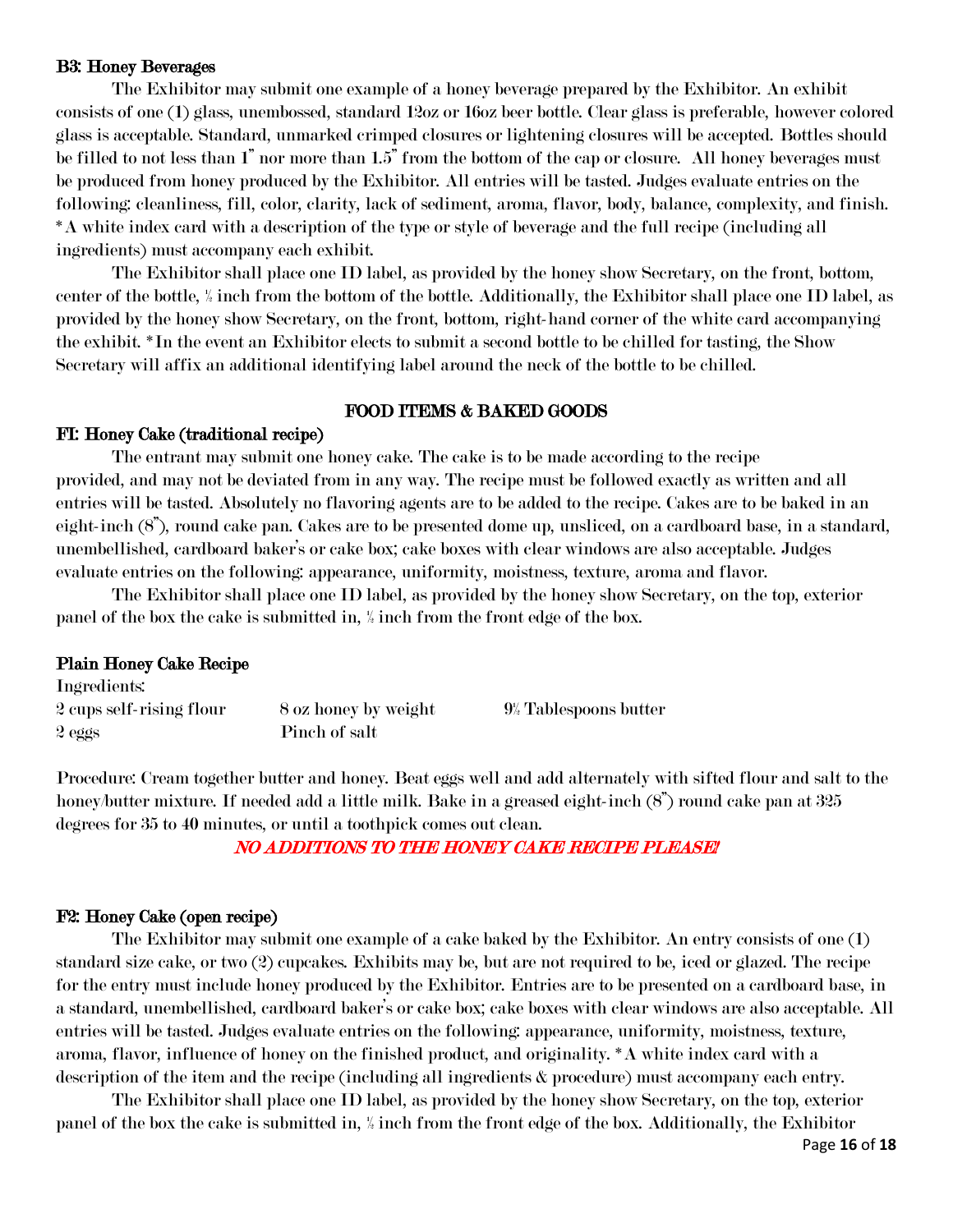shall place one ID label, as provided by the honey show Secretary, on the front, bottom, right-hand corner of the white card accompanying the exhibit.

# F3: Breads Made with Honey:

The Exhibitor may submit one example of a bread baked by the Exhibitor. An exhibit consists of one (1) standard size loaf, or two (2) rolls, biscuits, muffins, or mini-loaves. The recipe for the exhibit must include honey produced by the Exhibitor. All entries will be tasted. Entries are to be presented on a cardboard base, in a standard, unembellished, cardboard baker's or cake box; cake boxes with clear windows are also acceptable. All entries will be tasted. Judges evaluate entries on the following: appearance, uniformity, moistness, texture, aroma, flavor, influence of honey on the finished product, and originality. \*A white index card with a description of the item and the recipe (including all ingredients & procedure) must accompany each exhibit. \*In the event an exhibit in this class is too large to fit in a commonly available cake box, the exhibitor may submit his/her exhibit in some other appropriate, re-sealable container.

The Exhibitor shall place one ID label, as provided by the honey show Secretary, on the top, exterior panel of the box the exhibit is submitted in. Additionally, the Exhibitor shall place one ID label, as provided by the honey show Secretary, on the front, bottom, right-hand corner of the white card accompanying the exhibit.

# F4: Honey Confections

A confection is any pastry, tart, petit four, chocolate, or other sweet food or delicacy, not otherwise encompassed in another class in this show. The Exhibitor may submit one example of a confection prepared by the Exhibitor. An exhibit consists of six (6) pieces or servings. The recipe for the exhibit must include honey produced by the Exhibitor. All entries will be tasted. Entries are to be presented on a cardboard base, in a standard, unembellished, cardboard baker's or cake box; cake boxes with clear windows are also acceptable. All entries will be tasted. Judges evaluate entries on the following: appearance, uniformity, moistness, texture, aroma, flavor, influence of honey on the finished product, and originality. \*A white index card with a description of the item and the recipe (including all ingredients & procedure) must accompany each exhibit.

The Exhibitor shall place one ID label, as provided by the honey show Secretary, on the top, exterior panel of the box the exhibit is submitted in. Additionally, the Exhibitor shall place one ID label, as provided by the honey show Secretary, on the front, bottom, right-hand corner of the white card accompanying the exhibit.

# F5: Honey Condiments

A condiment is a spice, sauce, pickle, preserve or other preparation that is added to food to impart a specific flavor, to enhance the flavor, or to complement a dish. An Exhibitor may submit one example of a honey condiment prepared by the Exhibitor. An exhibit of in this class consists of one (1) re-sealable jar or bottle, containing not less than four ounces (4oz.), nor more than eight ounce (8oz). The recipe for the exhibit must include honey produced by the Exhibitor. All entries will be tasted. Judges evaluate entries on the following: appearance, uniformity, moistness, texture, aroma, flavor, influence of honey on the finished product, and originality. \*A white index card with a description of the condiment and the recipe (including all ingredients & procedure) must accompany each exhibit.

The Exhibitor shall place one ID label, as provided by the honey show Secretary, on the jar at the front, bottom, center. Additionally, the Exhibitor shall place one ID label, as provided by the honey show Secretary, on the front, bottom, right-hand corner of white card accompanying the exhibit.